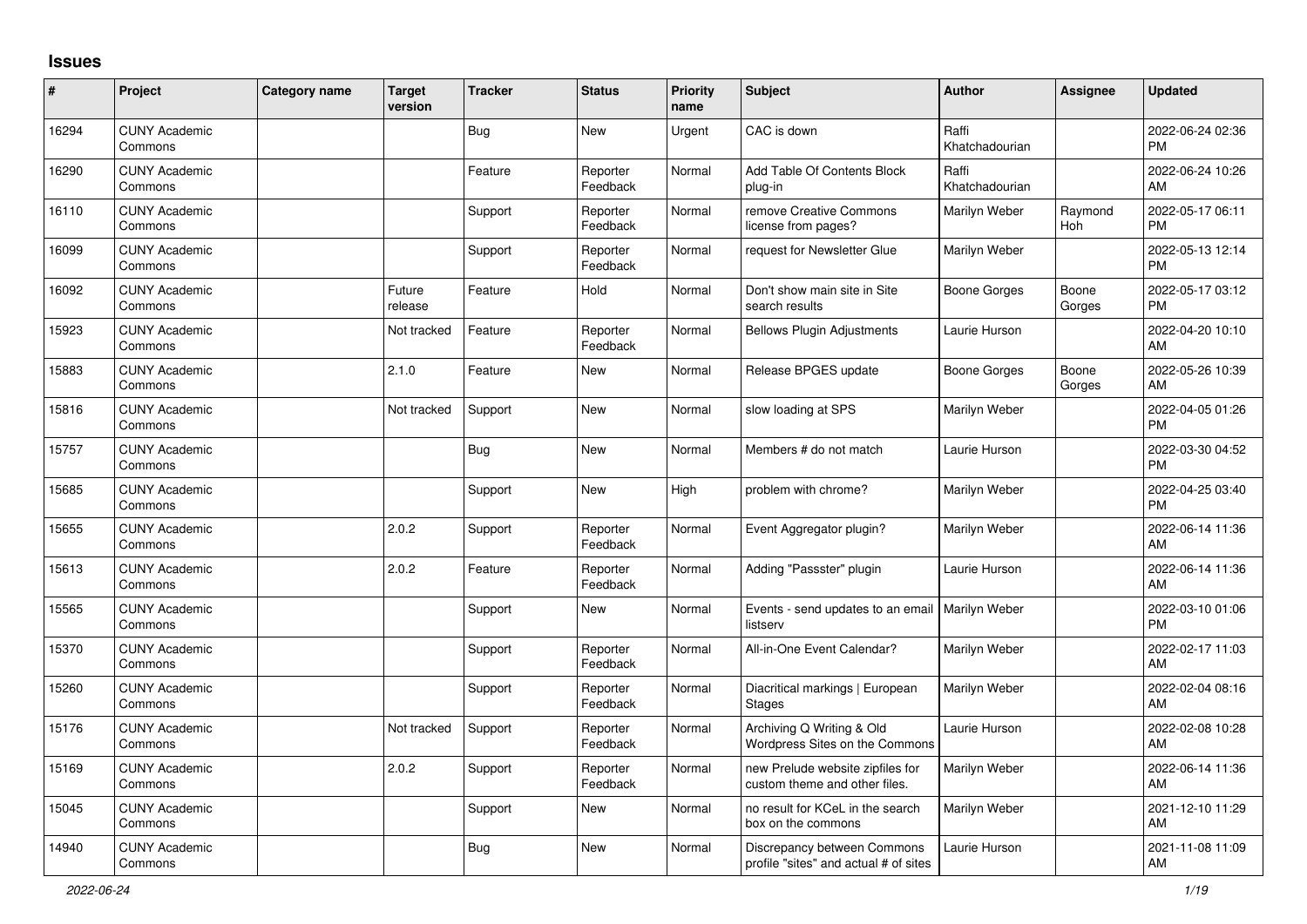| ∦     | Project                         | Category name | <b>Target</b><br>version | <b>Tracker</b> | <b>Status</b>        | <b>Priority</b><br>name | <b>Subject</b>                                                   | <b>Author</b>           | <b>Assignee</b> | <b>Updated</b>                |
|-------|---------------------------------|---------------|--------------------------|----------------|----------------------|-------------------------|------------------------------------------------------------------|-------------------------|-----------------|-------------------------------|
| 14936 | <b>CUNY Academic</b><br>Commons |               |                          | <b>Bug</b>     | <b>New</b>           | Normal                  | Commons websites blocked by<br>SPS campus network                | Laurie Hurson           |                 | 2021-11-03 03:57<br><b>PM</b> |
| 14900 | <b>CUNY Academic</b><br>Commons |               | Not tracked              | Support        | Reporter<br>Feedback | Normal                  | previous theme?                                                  | Marilyn Weber           |                 | 2021-10-25 10:31<br>AM        |
| 14842 | <b>CUNY Academic</b><br>Commons |               | Not tracked              | Support        | Reporter<br>Feedback | Normal                  | Question about widgets and block<br>editor                       | Gina Cherry             |                 | 2021-10-06 03:01<br><b>PM</b> |
| 14792 | <b>CUNY Academic</b><br>Commons |               |                          | <b>Bug</b>     | <b>New</b>           | Normal                  | Inconsistent email notifications<br>from gravity forms           | Raffi<br>Khatchadourian |                 | 2021-10-04 01:50<br><b>PM</b> |
| 14784 | <b>CUNY Academic</b><br>Commons |               |                          | Support        | Reporter<br>Feedback | Normal                  | User report of logo problem when<br>using Customizer theme       | Marilyn Weber           |                 | 2021-09-17 10:25<br>AM        |
| 14629 | <b>CUNY Academic</b><br>Commons |               | Not tracked              | <b>Bug</b>     | Reporter<br>Feedback | Normal                  | Possible Post Order Bug?                                         | <b>Syelle Graves</b>    |                 | 2021-09-14 10:47<br>AM        |
| 14538 | <b>CUNY Academic</b><br>Commons |               | Not tracked              | Support        | Reporter<br>Feedback | Normal                  | <b>Weebly To Commons</b>                                         | Laurie Hurson           |                 | 2021-09-14 10:47<br>AM        |
| 14504 | <b>CUNY Academic</b><br>Commons |               | Not tracked              | Publicity      | Reporter<br>Feedback | Normal                  | Adding showcases to home page<br>menu                            | Laurie Hurson           | Boone<br>Gorges | 2022-01-19 03:26<br><b>PM</b> |
| 14475 | <b>CUNY Academic</b><br>Commons |               | Not tracked              | Publicity      | <b>New</b>           | Normal                  | OER Showcase Page                                                | Laurie Hurson           | Laurie Hurson   | 2021-09-14 10:46<br>AM        |
| 14398 | <b>CUNY Academic</b><br>Commons |               | Not tracked              | Support        | Reporter<br>Feedback | Normal                  | Events plug-in notification<br>problem                           | Marilyn Weber           |                 | 2021-05-11 11:21<br>AM        |
| 14394 | <b>CUNY Academic</b><br>Commons |               | Not tracked              | Feature        | <b>New</b>           | Normal                  | Commons News Site - redesign                                     | scott voth              | scott voth      | 2021-09-14 10:46<br>AM        |
| 13949 | <b>CUNY Academic</b><br>Commons |               | Not tracked              | <b>Bug</b>     | <b>New</b>           | Normal                  | Continued debugging of runaway<br>MySQL connections              | <b>Matt Gold</b>        | Boone<br>Gorges | 2021-09-14 10:42<br>AM        |
| 13912 | <b>CUNY Academic</b><br>Commons |               | Not tracked              | Feature        | Hold                 | Low                     | posting "missed schedule"                                        | Marilyn Weber           |                 | 2021-02-23 10:46<br>AM        |
| 13286 | <b>CUNY Academic</b><br>Commons |               | Not tracked              | Support        | <b>New</b>           | Normal                  | problem connecting with<br>WordPress app                         | Marilyn Weber           | Raymond<br>Hoh  | 2020-09-08 11:16<br>AM        |
| 13255 | <b>CUNY Academic</b><br>Commons |               | Not tracked              | Support        | Reporter<br>Feedback | Normal                  | Accessibility problems                                           | Marilyn Weber           |                 | 2020-09-01 05:48<br><b>PM</b> |
| 13034 | <b>CUNY Academic</b><br>Commons |               | Not tracked              | Support        | Reporter<br>Feedback | Normal                  | a site is asking people to join the<br>Commons to get a download | Marilyn Weber           |                 | 2020-07-12 07:23<br>AM        |
| 12911 | <b>CUNY Academic</b><br>Commons |               | Not tracked              | Feature        | New                  | Normal                  | Block access to xmlrpc.php based<br>on User-Agent                | <b>Boone Gorges</b>     | Boone<br>Gorges | 2020-06-09 05:12<br><b>PM</b> |
| 12484 | <b>CUNY Academic</b><br>Commons |               | Not tracked              | Support        | Reporter<br>Feedback | Normal                  | Sign up Code for COIL Course<br>starting in March                | Laurie Hurson           | Matt Gold       | 2020-03-02 02:26<br><b>PM</b> |
| 12436 | <b>CUNY Academic</b><br>Commons |               | Not tracked              | <b>Bug</b>     | Assigned             | Normal                  | Nightly system downtime                                          | Boone Gorges            |                 | 2020-08-01 09:30<br>AM        |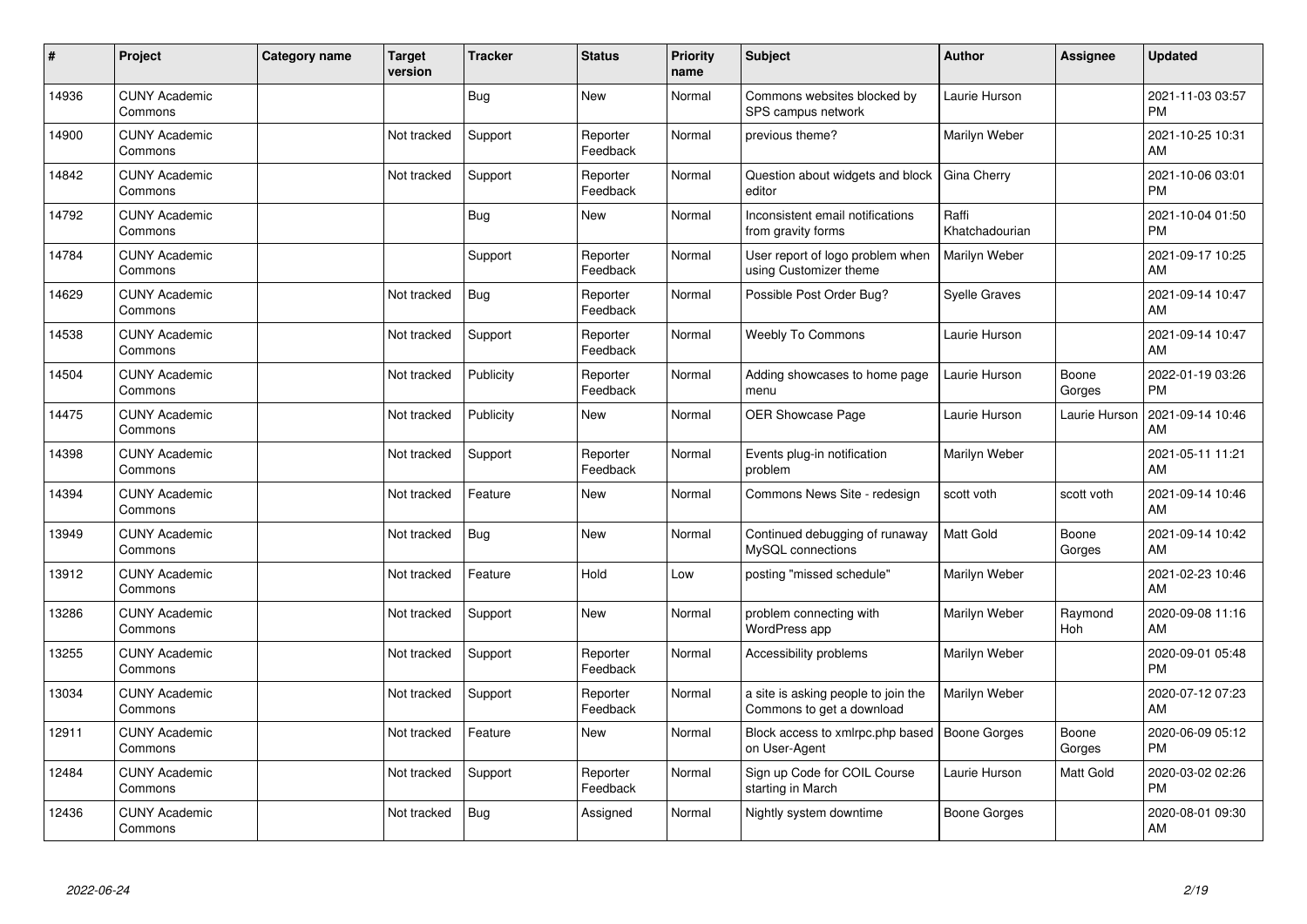| #     | Project                                                                 | <b>Category name</b> | <b>Target</b><br>version | <b>Tracker</b> | <b>Status</b>        | <b>Priority</b><br>name | <b>Subject</b>                                                                       | <b>Author</b>       | <b>Assignee</b>       | <b>Updated</b>                |
|-------|-------------------------------------------------------------------------|----------------------|--------------------------|----------------|----------------------|-------------------------|--------------------------------------------------------------------------------------|---------------------|-----------------------|-------------------------------|
| 12352 | <b>CUNY Academic</b><br>Commons                                         |                      | Not tracked              | Support        | <b>New</b>           | Normal                  | 'posts list" page builder block<br>option                                            | Marilyn Weber       |                       | 2020-02-03 01:29<br><b>PM</b> |
| 12328 | <b>CUNY Academic</b><br>Commons                                         |                      | Not tracked              | Support        | <b>New</b>           | Normal                  | Sign up Code for Non-CUNY<br>Faculty                                                 | Laurie Hurson       |                       | 2020-01-28 10:25<br>AM        |
| 12198 | <b>CUNY Academic</b><br>Commons                                         |                      | Not tracked              | Bug            | Reporter<br>Feedback | Normal                  | Duplicate listing in My Sites                                                        | Tom Harbison        |                       | 2019-12-09 05:50<br>РM        |
| 12062 | AD/O365 Transition<br>from NonMatric to<br><b>Matriculated Students</b> |                      |                          | Feature        | In Progress          | Normal                  | create solution and console<br>project                                               | Emilio Rodriguez    | Emilio<br>Rodriguez   | 2019-11-12 03:56<br>РM        |
| 12004 | <b>CUNY Academic</b><br>Commons                                         |                      | Not tracked              | Support        | Reporter<br>Feedback | Normal                  | Notifications for spam blog<br>comments                                              | Gina Cherry         | Raymond<br>Hoh        | 2019-11-01 12:05<br><b>PM</b> |
| 11968 | JustPublics@365<br>MediaCamp                                            |                      |                          | Feature        | <b>New</b>           | Normal                  | Nanoscience Retractable Display<br>Unit                                              | Donald Cherry       | Bonnie<br>Eissner     | 2021-02-19 08:50<br>AM        |
| 11879 | <b>CUNY Academic</b><br>Commons                                         |                      | Not tracked              | Bug            | <b>New</b>           | Normal                  | Hypothesis comments appearing<br>on multiple, different pdfs across<br>blogs         | Laurie Hurson       | Laurie Hurson         | 2019-09-19 02:39<br>PM        |
| 11848 | <b>CUNY Academic</b><br>Commons                                         |                      | Not tracked              | Support        | Hold                 | Normal                  | a Dean of Faculty wants to share<br>a large file                                     | Marilyn Weber       |                       | 2019-09-24 08:44<br>AM        |
| 11787 | <b>CUNY Academic</b><br>Commons                                         |                      | Not tracked              | Support        | Reporter<br>Feedback | Normal                  | automated comments notifications<br>on ZenDesk                                       | Marilyn Weber       |                       | 2019-08-26 06:18<br><b>PM</b> |
| 11771 | <b>CUNY Academic</b><br>Commons                                         |                      | Not tracked              | Support        | Reporter<br>Feedback | Normal                  | post displays in sections                                                            | Marilyn Weber       |                       | 2019-08-20 10:34<br>AM        |
| 11519 | <b>CUNY Academic</b><br>Commons                                         |                      | Not tracked              | Support        | Assigned             | Normal                  | comment option not appearing                                                         | Marilyn Weber       |                       | 2019-09-24 10:28<br>AM        |
| 11517 | <b>CUNY Academic</b><br>Commons                                         |                      | Not tracked              | Feature        | Assigned             | Normal                  | wp-accessibility plugin should not<br>strip 'target="_blank" by default              | <b>Boone Gorges</b> | Laurie Hurson         | 2019-09-24 09:57<br>AM        |
| 11509 | <b>CUNY Academic</b><br>Commons                                         |                      | Not tracked              | Support        | Reporter<br>Feedback | Normal                  | deleted Page causing a Menu<br>problem?                                              | Marilyn Weber       |                       | 2019-06-04 09:54<br>AM        |
| 11393 | <b>CUNY Academic</b><br>Commons                                         |                      | Not tracked              | Publicity      | New                  | Normal                  | After 1.15 release, ceate a hero<br>slide and post about adding a site<br>to a group | scott voth          | Patrick<br>Sweeney    | 2019-05-14 10:32<br>AM        |
| 11392 | <b>CUNY Academic</b><br>Commons                                         |                      | Future<br>release        | <b>Bug</b>     | <b>New</b>           | Normal                  | Migrate users away from<br><b>StatPress</b>                                          | Boone Gorges        |                       | 2019-04-23 03:53<br><b>PM</b> |
| 11149 | <b>CUNY Academic</b><br>Commons                                         |                      | Not tracked              | Support        | Reporter<br>Feedback | Normal                  | comments getting blocked                                                             | Marilyn Weber       | Raymond<br><b>Hoh</b> | 2019-03-26 11:40<br>AM        |
| 11131 | <b>CUNY Academic</b><br>Commons                                         |                      | Future<br>release        | Feature        | Reporter<br>Feedback | Normal                  | Image Annotation Plugins                                                             | Laurie Hurson       |                       | 2019-02-26 11:33<br>AM        |
| 10678 | <b>CUNY Academic</b><br>Commons                                         |                      | Not tracked              | Bug            | Reporter<br>Feedback | High                    | Newsletter Plugin Not Sending<br><b>Out Newsletters</b>                              | Mark Webb           | Boone<br>Gorges       | 2019-09-16 09:38<br><b>PM</b> |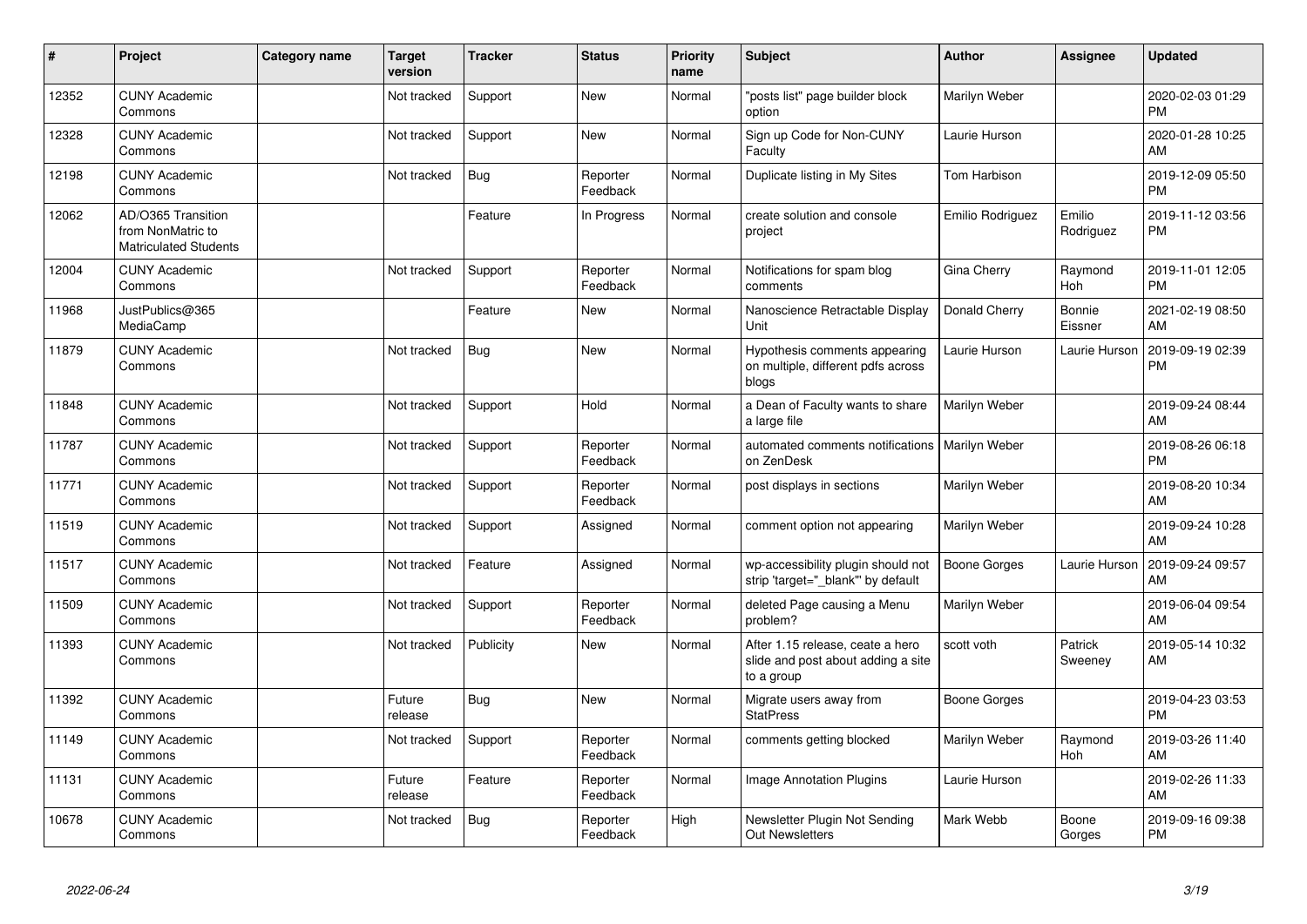| #     | Project                         | <b>Category name</b> | <b>Target</b><br>version | <b>Tracker</b> | <b>Status</b>        | <b>Priority</b><br>name | <b>Subject</b>                                                                                                                               | Author                 | <b>Assignee</b>     | <b>Updated</b>                |
|-------|---------------------------------|----------------------|--------------------------|----------------|----------------------|-------------------------|----------------------------------------------------------------------------------------------------------------------------------------------|------------------------|---------------------|-------------------------------|
| 10657 | <b>CUNY Academic</b><br>Commons |                      | Not tracked              | Support        | Reporter<br>Feedback | Normal                  | child theme problems                                                                                                                         | Marilyn Weber          |                     | 2018-11-08 01:19<br><b>PM</b> |
| 10368 | <b>CUNY Academic</b><br>Commons |                      | Future<br>release        | Feature        | Assigned             | Normal                  | Use ORCID data to populate<br>academic profile page                                                                                          | Stephen Francoeur      | Boone<br>Gorges     | 2018-09-25 01:53<br><b>PM</b> |
| 10262 | <b>CUNY Academic</b><br>Commons |                      | Not tracked              | Bug            | Reporter<br>Feedback | Normal                  | Newsletter Plugin: Broken Image<br>at Bottom of All Newsletters                                                                              | Mark Webb              | Raymond<br>Hoh      | 2018-08-30 05:17<br>PM        |
| 9908  | <b>CUNY Academic</b><br>Commons |                      | Not tracked              | Feature        | New                  | Normal                  | Is it possible to send email<br>updates to users (or an email<br>address not on the list) for only a<br>single page AFTER being<br>prompted? | <b>Michael Shields</b> | scott voth          | 2018-06-11 01:34<br><b>PM</b> |
| 9207  | <b>CUNY Academic</b><br>Commons |                      | Future<br>release        | Support        | Reporter<br>Feedback | Normal                  | display dashboards made in<br>Tableau?                                                                                                       | Marilyn Weber          | Boone<br>Gorges     | 2018-04-10 10:42<br>AM        |
| 8992  | <b>NYCDH Community</b><br>Site  |                      |                          | <b>Bug</b>     | Assigned             | Normal                  | Multiple RBE error reports                                                                                                                   | <b>Matt Gold</b>       | Raymond<br>Hoh      | 2017-12-11 05:43<br><b>PM</b> |
| 8837  | <b>CUNY Academic</b><br>Commons |                      | Not tracked              | Feature        | Assigned             | Normal                  | Create a form to request info from<br>people requesting premium<br>themes and plugins                                                        | Matt Gold              | Marilyn<br>Weber    | 2017-11-14 03:35<br><b>PM</b> |
| 8607  | <b>CUNY Academic</b><br>Commons |                      | Not tracked              | Support        | <b>New</b>           | Normal                  | Paypal?                                                                                                                                      | Marilyn Weber          | Matt Gold           | 2018-05-15 01:37<br><b>PM</b> |
| 7828  | <b>CUNY Academic</b><br>Commons |                      | Not tracked              | Feature        | Assigned             | Normal                  | Theme Assessment 2017                                                                                                                        | Margaret Galvan        | Margaret<br>Galvan  | 2017-05-02 10:41<br><b>PM</b> |
| 6665  | <b>CUNY Academic</b><br>Commons |                      | Not tracked              | Publicity      | New                  | Normal                  | Dead Link in 1.10 announcement<br>post                                                                                                       | Paige Dupont           | Stephen Real        | 2016-12-01 03:11<br><b>PM</b> |
| 6644  | <b>CUNY Academic</b><br>Commons |                      | Not tracked              | <b>Bug</b>     | Reporter<br>Feedback | High                    | White Screen at Login Pge                                                                                                                    | Luke Waltzer           | Raymond<br>Hoh      | 2016-11-21 10:34<br><b>PM</b> |
| 5298  | <b>CUNY Academic</b><br>Commons |                      | Not tracked              | Publicity      | New                  | Normal                  | Survey Pop-Up Text                                                                                                                           | Samantha Raddatz       | Samantha<br>Raddatz | 2016-03-22 12:27<br><b>PM</b> |
| 4235  | <b>CUNY Academic</b><br>Commons |                      | Not tracked              | Design/UX      | Assigned             | Normal                  | Explore user experience around<br>comments on forum topics vs<br>docs                                                                        | <b>Matt Gold</b>       | Samantha<br>Raddatz | 2015-07-21 10:23<br>AM        |
| 2618  | <b>NYCDH Community</b><br>Site  |                      |                          | Bug            | Assigned             | Low                     | Mark blogs as spam when created   Matt Gold<br>by users marked as spam                                                                       |                        | Boone<br>Gorges     | 2013-06-09 11:38<br>PM        |
| 2612  | <b>CUNY Academic</b><br>Commons |                      | Not tracked              | Publicity      | Assigned             | Normal                  | Pinterest site for the Commons                                                                                                               | local admin            | Sarah<br>Morgano    | 2016-03-04 11:19<br>AM        |
| 2577  | NYCDH Community<br>Site         |                      |                          | Feature        | Assigned             | Low                     | Investigate Potential to Add Links<br>to the Forum                                                                                           | Mark Newton            | Alex Gil            | 2013-05-16 09:40<br>PM        |
| 2576  | NYCDH Community<br>Site         |                      |                          | <b>Bug</b>     | Hold                 | Low                     | Test Next Button in Javascript<br><b>Tutorial Under Activities</b>                                                                           | Mark Newton            | Alex Gil            | 2013-05-18 02:55<br><b>PM</b> |
| 2574  | NYCDH Community<br>Site         |                      |                          | Feature        | Assigned             | Normal                  | Add Way to Upload Files to<br>Groups                                                                                                         | <b>Mark Newton</b>     | Raymond<br>Hoh      | 2013-05-18 07:46<br>PM        |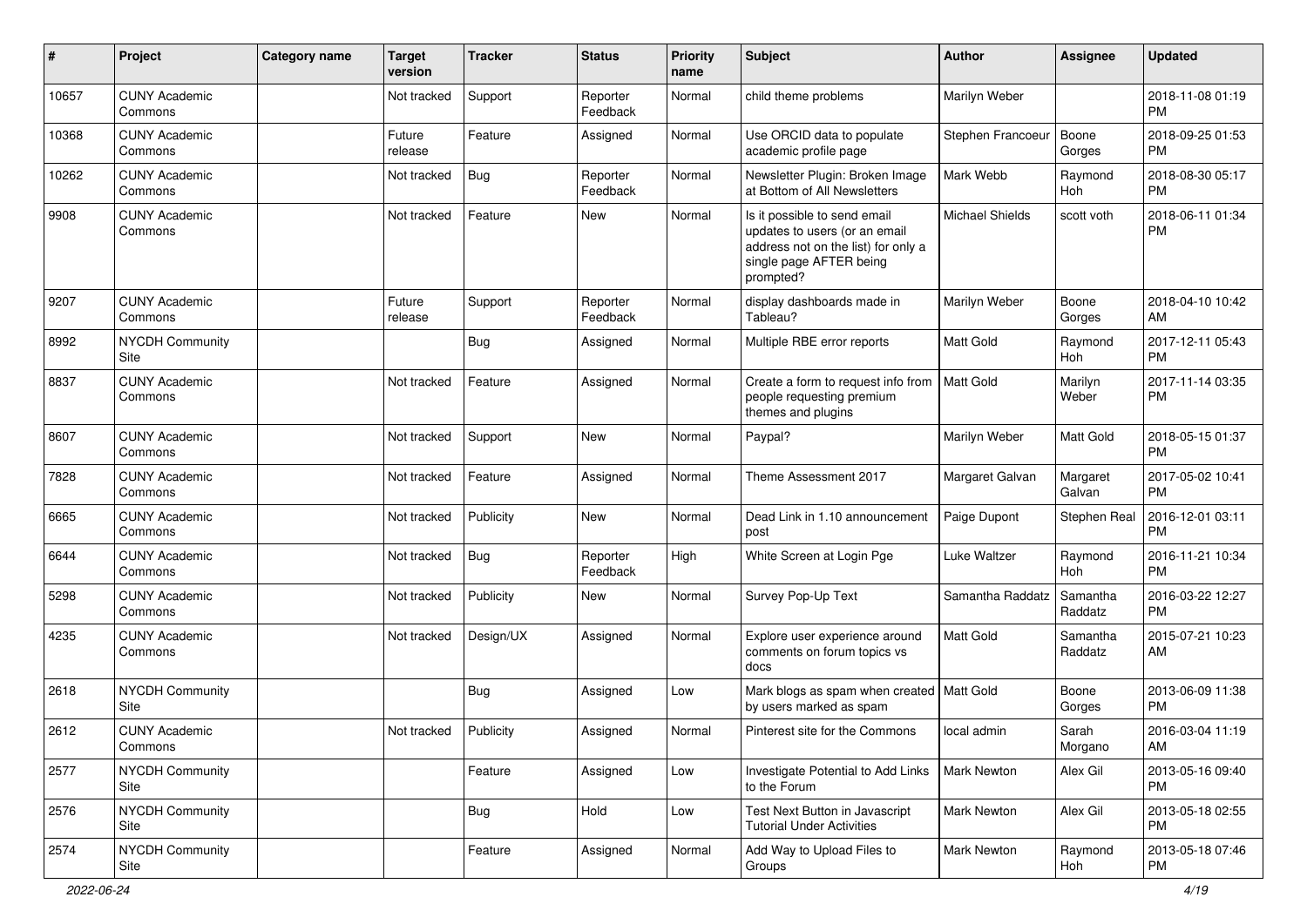| #     | Project                         | <b>Category name</b>      | Target<br>version | <b>Tracker</b> | <b>Status</b>        | <b>Priority</b><br>name | <b>Subject</b>                                                                            | <b>Author</b>       | <b>Assignee</b>     | <b>Updated</b>                |
|-------|---------------------------------|---------------------------|-------------------|----------------|----------------------|-------------------------|-------------------------------------------------------------------------------------------|---------------------|---------------------|-------------------------------|
| 2573  | <b>NYCDH Community</b><br>Site  |                           |                   | Feature        | Reporter<br>Feedback | Normal                  | Add dh nyc twitter list feed to site                                                      | <b>Mark Newton</b>  | Matt Gold           | 2013-05-16 11:42<br><b>PM</b> |
| 2571  | <b>NYCDH Community</b><br>Site  |                           |                   | Feature        | Assigned             | Normal                  | Add Google custom search box to<br>homepage                                               | <b>Mark Newton</b>  | Raymond<br>Hoh      | 2013-05-18 07:49<br><b>PM</b> |
| 10839 | <b>CUNY Academic</b><br>Commons | About page                | Not tracked       | Support        | New                  | Normal                  | <b>Mission Statement Needs</b><br>Revision                                                | scott voth          | Matt Gold           | 2018-12-26 10:58<br>AM        |
| 2666  | <b>CUNY Academic</b><br>Commons | About page                | Not tracked       | Documentation  | Assigned             | Normal                  | <b>Update About Text</b>                                                                  | Chris Stein         | Luke Waltzer        | 2016-03-04 11:19<br>AM        |
| 8901  | <b>CUNY Academic</b><br>Commons | Accessibility             | Future<br>release | Feature        | Assigned             | Normal                  | Theme analysis for accessibility                                                          | <b>Matt Gold</b>    | Boone<br>Gorges     | 2022-04-26 11:59<br>AM        |
| 8900  | <b>CUNY Academic</b><br>Commons | Accessibility             | Future<br>release | Feature        | Assigned             | Normal                  | Look into tools to enforce<br>accessibility in WP environment                             | Matt Gold           | Boone<br>Gorges     | 2022-04-26 11:59<br>AM        |
| 15210 | <b>CUNY Academic</b><br>Commons | Analytics                 | Not tracked       | Design/UX      | <b>New</b>           | Normal                  | Google Analytics improvements                                                             | Colin McDonald      | Boone<br>Gorges     | 2022-05-24 10:47<br>AM        |
| 5679  | <b>CUNY Academic</b><br>Commons | Analytics                 | Not tracked       | Feature        | <b>New</b>           | Normal                  | Logged In Users for GA                                                                    | Valerie Townsend    | Valerie<br>Townsend | 2016-06-11 09:49<br>AM        |
| 5581  | <b>CUNY Academic</b><br>Commons | Analytics                 | Future<br>release | Feature        | Assigned             | Normal                  | <b>Explore alternatives to Google</b><br>Analytics                                        | Matt Gold           | Valerie<br>Townsend | 2020-04-17 03:12<br><b>PM</b> |
| 4972  | <b>CUNY Academic</b><br>Commons | Analytics                 | Not tracked       | <b>Bug</b>     | <b>New</b>           | Normal                  | <b>Newsletter Analytics</b>                                                               | Stephen Real        | Matt Gold           | 2015-12-09 12:54<br><b>PM</b> |
| 4070  | <b>CUNY Academic</b><br>Commons | Analytics                 | Not tracked       | Support        | Assigned             | Normal                  | Request for JITP site analytics                                                           | Matt Gold           | Seth Persons        | 2016-02-23 03:09<br><b>PM</b> |
| 1460  | <b>CUNY Academic</b><br>Commons | Analytics                 | Future<br>release | Feature        | Assigned             | Normal                  | Update System Report                                                                      | <b>Brian Foote</b>  | Boone<br>Gorges     | 2015-11-09 06:13<br><b>PM</b> |
| 7022  | <b>CUNY Academic</b><br>Commons | Announcements             | Future<br>release | Bug            | <b>New</b>           | Normal                  | Sitewide announcements should<br>be displayed on, and dismissable<br>from, mapped domains | <b>Boone Gorges</b> | Boone<br>Gorges     | 2018-03-22 10:18<br>AM        |
| 9720  | <b>CUNY Academic</b><br>Commons | Authentication            | Future<br>release | Feature        | New                  | Normal                  | The Commons should be an<br>oAuth provider                                                | Boone Gorges        |                     | 2019-03-01 02:04<br><b>PM</b> |
| 4635  | <b>CUNY Academic</b><br>Commons | Authentication            | Future<br>release | Feature        | New                  | Normal                  | Allow non-WP authentication                                                               | Boone Gorges        | Sonja Leix          | 2019-03-01 02:05<br><b>PM</b> |
| 12350 | <b>CUNY Academic</b><br>Commons | <b>Blogs (BuddyPress)</b> | Not tracked       | Support        | Reporter<br>Feedback | Normal                  | URL creation problem                                                                      | Marilyn Weber       |                     | 2020-02-03 11:27<br>AM        |
| 8836  | <b>CUNY Academic</b><br>Commons | <b>Blogs (BuddyPress)</b> | Future<br>release | Feature        | Assigned             | Normal                  | Redesign site launch process                                                              | Matt Gold           | Boone<br>Gorges     | 2019-10-03 02:49<br><b>PM</b> |
| 8835  | <b>CUNY Academic</b><br>Commons | <b>Blogs (BuddyPress)</b> | Future<br>release | Feature        | <b>New</b>           | Normal                  | Extend cuny.is shortlinks to sites                                                        | Luke Waltzer        | Boone<br>Gorges     | 2022-04-26 11:59<br>AM        |
| 6078  | <b>CUNY Academic</b><br>Commons | <b>Blogs (BuddyPress)</b> | Future<br>release | Feature        | <b>New</b>           | Normal                  | <b>Explore Adding Network Blog</b><br>Metadata Plugin                                     | Luke Waltzer        | Luke Waltzer        | 2016-10-11 10:29<br><b>PM</b> |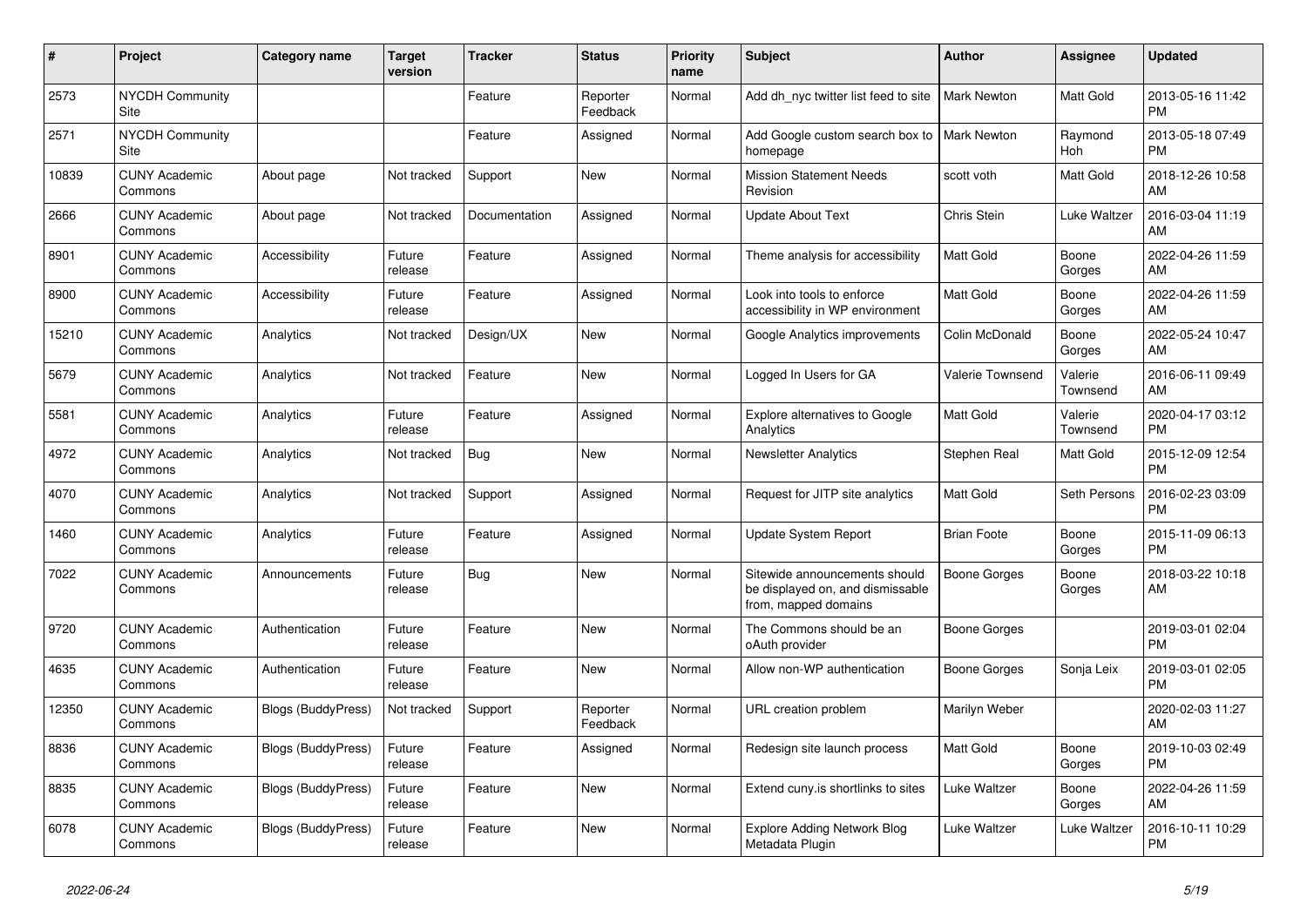| $\pmb{\#}$ | Project                         | Category name             | <b>Target</b><br>version | <b>Tracker</b> | <b>Status</b> | <b>Priority</b><br>name | <b>Subject</b>                                                       | <b>Author</b>       | <b>Assignee</b>       | <b>Updated</b>                |
|------------|---------------------------------|---------------------------|--------------------------|----------------|---------------|-------------------------|----------------------------------------------------------------------|---------------------|-----------------------|-------------------------------|
| 5691       | <b>CUNY Academic</b><br>Commons | <b>Blogs (BuddyPress)</b> | Future<br>release        | <b>Bug</b>     | Assigned      | High                    | Differing numbers on Sites display   Matt Gold                       |                     | Raymond<br><b>Hoh</b> | 2016-06-13 01:37<br><b>PM</b> |
| 11243      | <b>CUNY Academic</b><br>Commons | BuddyPress (misc)         | Future<br>release        | Bug            | <b>New</b>    | Normal                  | Audit bp-custom.php                                                  | Raymond Hoh         | Raymond<br>Hoh        | 2022-04-26 11:59<br>AM        |
| 7624       | <b>CUNY Academic</b><br>Commons | BuddyPress (misc)         | Future<br>release        | Design/UX      | <b>New</b>    | Normal                  | <b>BP Notifications</b>                                              | Luke Waltzer        | Paige Dupont          | 2017-02-08 10:43<br><b>PM</b> |
| 2325       | <b>CUNY Academic</b><br>Commons | BuddyPress (misc)         | Future<br>release        | Feature        | Assigned      | Low                     | Profile should have separate<br>fields for first/last names          | local admin         | Boone<br>Gorges       | 2015-11-09 06:09<br><b>PM</b> |
| 1423       | <b>CUNY Academic</b><br>Commons | BuddyPress (misc)         | Future<br>release        | Feature        | Assigned      | Low                     | Show an avatar for pingback<br>comment activity items                | <b>Boone Gorges</b> | <b>Tahir Butt</b>     | 2016-10-24 12:03<br><b>PM</b> |
| 635        | <b>CUNY Academic</b><br>Commons | BuddyPress (misc)         | Future<br>release        | Feature        | Assigned      | Normal                  | Big Blue Button -<br>Videoconferencing in Groups and<br><b>Blogs</b> | Matt Gold           | Boone<br>Gorges       | 2011-03-14 03:24<br><b>PM</b> |
| 599        | <b>CUNY Academic</b><br>Commons | BuddyPress (misc)         | Future<br>release        | Feature        | Assigned      | Normal                  | Consider adding rating plugins for<br><b>BuddyPress/BBPress</b>      | <b>Matt Gold</b>    | Boone<br>Gorges       | 2011-08-22 06:50<br><b>PM</b> |
| 554        | <b>CUNY Academic</b><br>Commons | BuddyPress (misc)         | Future<br>release        | Feature        | Assigned      | Normal                  | Add Trackback notifications to<br>site-wide activity feed            | <b>Matt Gold</b>    | Boone<br>Gorges       | 2015-11-09 06:19<br><b>PM</b> |
| 500        | <b>CUNY Academic</b><br>Commons | BuddyPress (misc)         | Future<br>release        | Feature        | Assigned      | Normal                  | <b>Export Group Data</b>                                             | <b>Matt Gold</b>    | Boone<br>Gorges       | 2010-12-19 12:09<br><b>PM</b> |
| 435        | <b>CUNY Academic</b><br>Commons | <b>BuddyPress (misc)</b>  | Future<br>release        | Feature        | Assigned      | Normal                  | Include Avatar Images in Forum<br><b>Post Notification Emails</b>    | <b>Matt Gold</b>    | Boone<br>Gorges       | 2010-12-08 12:40<br><b>PM</b> |
| 377        | <b>CUNY Academic</b><br>Commons | BuddyPress (misc)         | Future<br>release        | Feature        | Assigned      | Normal                  | Like buttons                                                         | Matt Gold           | Boone<br>Gorges       | 2010-11-16 05:13<br><b>PM</b> |
| 310        | <b>CUNY Academic</b><br>Commons | BuddyPress (misc)         | Future<br>release        | Feature        | Assigned      | Low                     | <b>Friend Request Email</b>                                          | <b>Matt Gold</b>    | Samantha<br>Raddatz   | 2015-11-09 05:08<br><b>PM</b> |
| 58         | <b>CUNY Academic</b><br>Commons | BuddyPress (misc)         | Future<br>release        | Feature        | Assigned      | Low                     | Make member search sortable by<br>last name                          | Roberta Brody       | Boone<br>Gorges       | 2010-08-26 02:38<br><b>PM</b> |
| 6389       | <b>CUNY Academic</b><br>Commons | <b>BuddyPress Docs</b>    | Future<br>release        | Feature        | <b>New</b>    | Low                     | Make Discussion Area Visible<br>When Editing a Doc                   | Luke Waltzer        | Boone<br>Gorges       | 2016-10-21 04:16<br><b>PM</b> |
| 4226       | <b>CUNY Academic</b><br>Commons | <b>BuddyPress Docs</b>    | Future<br>release        | Design/UX      | New           | Normal                  | Add option to connect a Doc with<br>a Group                          | Samantha Raddatz    | Samantha<br>Raddatz   | 2015-09-09 04:08<br><b>PM</b> |
| 2523       | <b>CUNY Academic</b><br>Commons | <b>BuddyPress Docs</b>    | Future<br>release        | Feature        | Assigned      | Normal                  | Allow Users to Upload Images to<br><b>BP</b> Docs                    | <b>Matt Gold</b>    | Boone<br>Gorges       | 2015-11-09 06:14<br><b>PM</b> |
| 1744       | <b>CUNY Academic</b><br>Commons | <b>BuddyPress Docs</b>    | Future<br>release        | Feature        | Assigned      | Normal                  | Spreadsheet-style Docs                                               | Boone Gorges        | Boone<br>Gorges       | 2015-11-09 06:13<br><b>PM</b> |
| 1422       | <b>CUNY Academic</b><br>Commons | <b>BuddyPress Docs</b>    | Future<br>release        | Feature        | Assigned      | Normal                  | Make "created Doc" activity icons<br>non-mini                        | <b>Boone Gorges</b> | Boone<br>Gorges       | 2015-11-09 05:48<br><b>PM</b> |
| 1417       | <b>CUNY Academic</b><br>Commons | <b>BuddyPress Docs</b>    | Future<br>release        | Feature        | Assigned      | Low                     | Bulk actions for BuddyPress Docs                                     | <b>Boone Gorges</b> | Boone<br>Gorges       | 2016-10-17 10:41<br><b>PM</b> |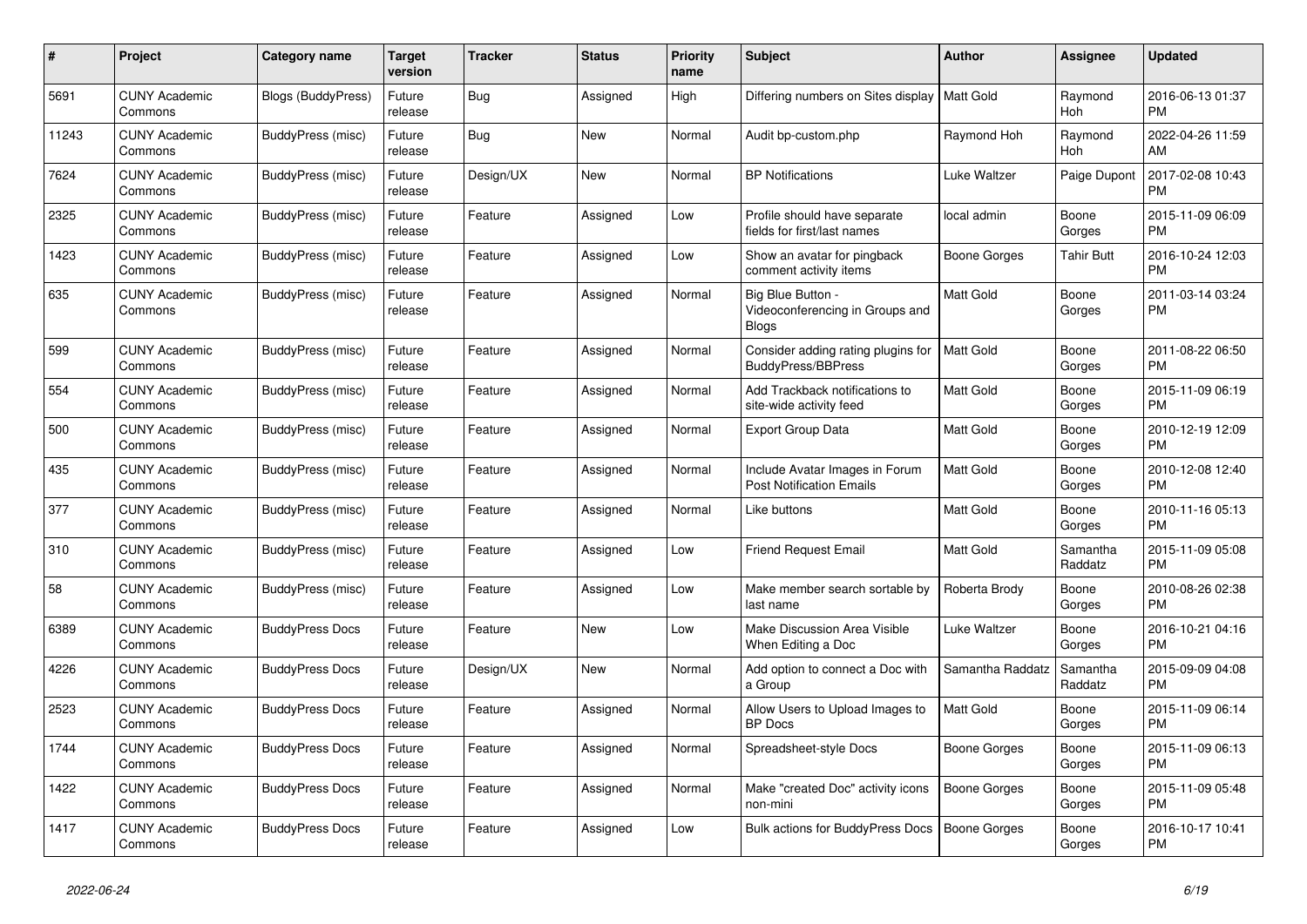| #     | <b>Project</b>                  | Category name          | Target<br>version | <b>Tracker</b> | <b>Status</b>        | <b>Priority</b><br>name | <b>Subject</b>                                                         | <b>Author</b>           | Assignee            | <b>Updated</b>                |
|-------|---------------------------------|------------------------|-------------------|----------------|----------------------|-------------------------|------------------------------------------------------------------------|-------------------------|---------------------|-------------------------------|
| 618   | <b>CUNY Academic</b><br>Commons | <b>BuddyPress Docs</b> | Future<br>release | Feature        | Assigned             | Normal                  | <b>BuddyPress Docs: export formats</b>                                 | <b>Boone Gorges</b>     | Boone<br>Gorges     | 2015-11-09 05:38<br><b>PM</b> |
| 519   | <b>CUNY Academic</b><br>Commons | <b>BuddyPress Docs</b> | Future<br>release | Feature        | Assigned             | Low                     | TOC for individual docs - for new<br>BP "wiki-like" plugin             | scott voth              | Boone<br>Gorges     | 2015-11-09 05:54<br><b>PM</b> |
| 13466 | <b>CUNY Academic</b><br>Commons | Cavalcade              | Future<br>release | Feature        | <b>New</b>           | Normal                  | Automated cleanup for duplicate<br>Cavalcade tasks                     | <b>Boone Gorges</b>     | Boone<br>Gorges     | 2020-10-13 05:24<br><b>PM</b> |
| 14994 | <b>CUNY Academic</b><br>Commons | cdev.gc.cuny.edu       | Not tracked       | Support        | In Progress          | Normal                  | Clear Cache on CDEV                                                    | scott voth              | Raymond<br>Hoh      | 2021-12-07 03:51<br><b>PM</b> |
| 9060  | <b>CUNY Academic</b><br>Commons | Commons In A Box       | Not tracked       | <b>Bug</b>     | Hold                 | Normal                  | Problems with CBox image library<br>upload                             | Lisa Rhody              | Raymond<br>Hoh      | 2018-01-10 03:26<br><b>PM</b> |
| 4027  | <b>CUNY Academic</b><br>Commons | Commons In A Box       | Not tracked       | Design/UX      | Assigned             | Normal                  | Usability review of CBOX update<br>procedures                          | Matt Gold               | Samantha<br>Raddatz | 2015-05-11 06:36<br><b>PM</b> |
| 12438 | <b>CUNY Academic</b><br>Commons | Courses                | Not tracked       | <b>Bug</b>     | <b>New</b>           | Normal                  | Site appearing twice                                                   | Laurie Hurson           | Boone<br>Gorges     | 2020-02-18 01:34<br><b>PM</b> |
| 11789 | <b>CUNY Academic</b><br>Commons | Courses                | Future<br>release | Feature        | <b>New</b>           | Normal                  | Ability to remove item from<br>Courses list                            | Laurie Hurson           | Sonja Leix          | 2019-09-24 12:28<br><b>PM</b> |
| 11556 | <b>CUNY Academic</b><br>Commons | Courses                | Not tracked       | <b>Bug</b>     | Reporter<br>Feedback | Normal                  | Instructor name given in course<br>listing                             | Tom Harbison            |                     | 2019-06-25 04:12<br><b>PM</b> |
| 10226 | <b>CUNY Academic</b><br>Commons | Courses                | Future<br>release | Feature        | <b>New</b>           | Normal                  | Add "My Courses" to drop down<br>list                                  | scott voth              | Boone<br>Gorges     | 2021-11-19 12:42<br><b>PM</b> |
| 9420  | <b>CUNY Academic</b><br>Commons | cuny.is                | Not tracked       | Feature        | <b>New</b>           | Normal                  | Request for http://cuny.is/streams                                     | Raffi<br>Khatchadourian | Marilyn<br>Weber    | 2018-04-02 10:08<br>AM        |
| 10439 | <b>CUNY Academic</b><br>Commons | Design                 | 2.1.0             | Design/UX      | <b>New</b>           | Normal                  | Create Style Guide for Commons                                         | Sonja Leix              | Sara Cannon         | 2022-06-23 06:20<br><b>PM</b> |
| 8902  | <b>CUNY Academic</b><br>Commons | Design                 | Not tracked       | Feature        | Assigned             | Normal                  | Report back on research on<br><b>BuddyPress themes</b>                 | <b>Matt Gold</b>        | Michael Smith       | 2017-11-10 12:31<br><b>PM</b> |
| 2754  | <b>CUNY Academic</b><br>Commons | Design                 | Future<br>release | Feature        | Assigned             | Normal                  | Determine strategy for CAC logo<br>handling in top header              | Micki Kaufman           | Chris Stein         | 2015-01-05 08:53<br><b>PM</b> |
| 860   | <b>CUNY Academic</b><br>Commons | Design                 | Future<br>release | Design/UX      | Assigned             | Normal                  | <b>Standardize Button Treatment</b><br><b>Across the Commons</b>       | <b>Chris Stein</b>      | Chris Stein         | 2014-05-01 09:45<br>AM        |
| 16199 | <b>CUNY Academic</b><br>Commons | <b>Directories</b>     | 2.0.2             | <b>Bug</b>     | <b>New</b>           | Normal                  | Removed "Semester" Filter from<br><b>Courses Directory</b>             | Laurie Hurson           | Boone<br>Gorges     | 2022-06-14 11:36<br>AM        |
| 4225  | <b>CUNY Academic</b><br>Commons | DiRT Integration       | Future<br>release | Design/UX      | <b>New</b>           | Normal                  | Add information to DIRT page (in<br>Create a Group)                    | Samantha Raddatz        | Matt Gold           | 2015-06-26 03:14<br><b>PM</b> |
| 3524  | <b>CUNY Academic</b><br>Commons | Documentation          | Not tracked       | Documentation  | Assigned             | Normal                  | Post describing all you can do<br>when starting up a new<br>blog/group | <b>Matt Gold</b>        | scott voth          | 2014-10-04 12:56<br><b>PM</b> |
| 14496 | <b>CUNY Academic</b><br>Commons | Domain Mapping         | Future<br>release | Bug            | <b>New</b>           | Normal                  | Mapped domain SSO uses<br>third-party cookies                          | Raymond Hoh             | Raymond<br>Hoh      | 2021-05-24 04:03<br><b>PM</b> |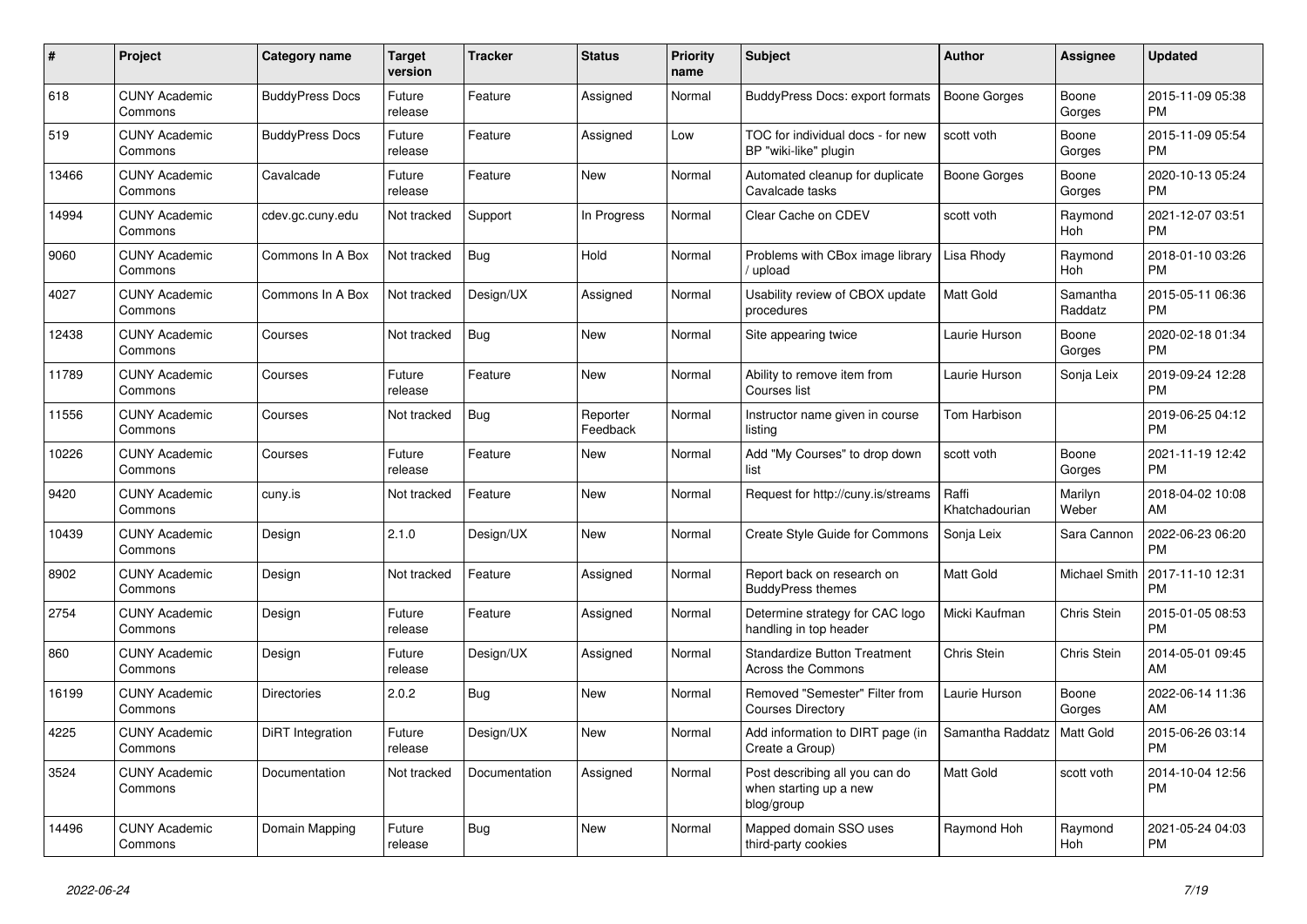| #     | Project                         | <b>Category name</b>       | <b>Target</b><br>version | <b>Tracker</b> | <b>Status</b>        | <b>Priority</b><br>name | <b>Subject</b>                                                                      | <b>Author</b>           | <b>Assignee</b> | <b>Updated</b>                |
|-------|---------------------------------|----------------------------|--------------------------|----------------|----------------------|-------------------------|-------------------------------------------------------------------------------------|-------------------------|-----------------|-------------------------------|
| 11493 | <b>CUNY Academic</b><br>Commons | Domain Mapping             | Not tracked              | Support        | Reporter<br>Feedback | Normal                  | Domain Mapping Request - Talia<br>Schaffer                                          | scott voth              | Matt Gold       | 2019-08-06 08:39<br>AM        |
| 10982 | <b>CUNY Academic</b><br>Commons | Domain Mapping             | Not tracked              | Support        | Reporter<br>Feedback | Normal                  | <b>CNAME</b> question                                                               | scott voth              |                 | 2019-01-22 04:29<br><b>PM</b> |
| 1167  | <b>CUNY Academic</b><br>Commons | <b>Email Invitations</b>   | Future<br>release        | Feature        | <b>New</b>           | Low                     | Allow email invitations to be<br>resent                                             | Boone Gorges            | Boone<br>Gorges | 2015-11-12 12:53<br>AM        |
| 1166  | <b>CUNY Academic</b><br>Commons | <b>Email Invitations</b>   | Future<br>release        | Feature        | New                  | Low                     | Better organizational tools for<br>Sent Invites                                     | Boone Gorges            | Boone<br>Gorges | 2015-11-09 06:02<br><b>PM</b> |
| 1165  | <b>CUNY Academic</b><br>Commons | <b>Email Invitations</b>   | Future<br>release        | Feature        | Assigned             | Low                     | Allow saved lists of invitees under<br>Send Invites                                 | <b>Boone Gorges</b>     | Boone<br>Gorges | 2015-11-09 06:03<br><b>PM</b> |
| 15604 | <b>CUNY Academic</b><br>Commons | <b>Email Notifications</b> | Future<br>release        | Feature        | Assigned             | Normal                  | <b>Restructure Commons Group</b><br><b>Digest Email Messages</b>                    | Matt Gold               | Boone<br>Gorges | 2022-05-26 10:45<br>AM        |
| 12042 | <b>CUNY Academic</b><br>Commons | <b>Email Notifications</b> | Future<br>release        | Feature        | <b>New</b>           | Normal                  | Improved error logging for BPGES   Boone Gorges<br>send queue                       |                         | Boone<br>Gorges | 2021-11-19 12:25<br><b>PM</b> |
| 11971 | <b>CUNY Academic</b><br>Commons | <b>Email Notifications</b> | Future<br>release        | <b>Bug</b>     | Reporter<br>Feedback | Low                     | Pictures obscured in emailed post<br>notifications                                  | Marilyn Weber           | Raymond<br>Hoh  | 2019-11-21 01:14<br><b>PM</b> |
| 9979  | <b>CUNY Academic</b><br>Commons | <b>Email Notifications</b> | Not tracked              | Bug            | Reporter<br>Feedback | Normal                  | Reports of slow email activation<br>emails                                          | <b>Matt Gold</b>        | Boone<br>Gorges | 2018-08-29 09:40<br><b>PM</b> |
| 5992  | <b>CUNY Academic</b><br>Commons | <b>Email Notifications</b> | Future<br>release        | Feature        | New                  | Normal                  | Changing the From line of<br>autogenerated blog emails                              | Marilyn Weber           |                 | 2018-09-27 05:19<br><b>PM</b> |
| 333   | <b>CUNY Academic</b><br>Commons | <b>Email Notifications</b> | Future<br>release        | Feature        | Assigned             | Low                     | Delay Forum Notification Email<br>Delivery Until After Editing Period<br>Ends       | <b>Matt Gold</b>        | Raymond<br>Hoh  | 2015-11-09 06:01<br><b>PM</b> |
| 11531 | <b>CUNY Academic</b><br>Commons | Events                     | Future<br>release        | Feature        | <b>New</b>           | Normal                  | Main Events calendar should<br>include non-public events that<br>user has access to | scott voth              | Boone<br>Gorges | 2019-06-11 10:00<br>AM        |
| 11077 | <b>CUNY Academic</b><br>Commons | Events                     | Not tracked              | Feature        | Reporter<br>Feedback | Normal                  | Show event category description<br>in event list view                               | Raffi<br>Khatchadourian |                 | 2019-02-12 10:38<br><b>PM</b> |
| 6749  | <b>CUNY Academic</b><br>Commons | Events                     | Future<br>release        | <b>Bug</b>     | <b>New</b>           | Low                     | BPEO iCal request can trigger<br>very large number of DB queries                    | <b>Boone Gorges</b>     | Raymond<br>Hoh  | 2016-11-15 10:09<br><b>PM</b> |
| 5696  | <b>CUNY Academic</b><br>Commons | Events                     | Future<br>release        | Feature        | Assigned             | Normal                  | Events Calendar - display options<br>calendar aggregation                           | <b>Matt Gold</b>        | Boone<br>Gorges | 2016-10-13 11:44<br>AM        |
| 5016  | <b>CUNY Academic</b><br>Commons | Events                     | Future<br>release        | Feature        | Assigned             | Low                     | Allow comments to be posted on<br>events                                            | <b>Matt Gold</b>        | Raymond<br>Hoh  | 2019-03-01 02:23<br><b>PM</b> |
| 4903  | <b>CUNY Academic</b><br>Commons | Events                     | Future<br>release        | Design/UX      | Assigned             | Normal                  | Improving visual appearance of<br>event calendars                                   | Matt Gold               | Boone<br>Gorges | 2016-10-13 11:51<br>AM        |
| 4592  | CUNY Academic<br>Commons        | Events                     | Future<br>release        | Design/UX      | <b>New</b>           | Normal                  | Event Creation - Venue Dropdown<br>Slow                                             | Samantha Raddatz        | Boone<br>Gorges | 2015-09-14 04:56<br><b>PM</b> |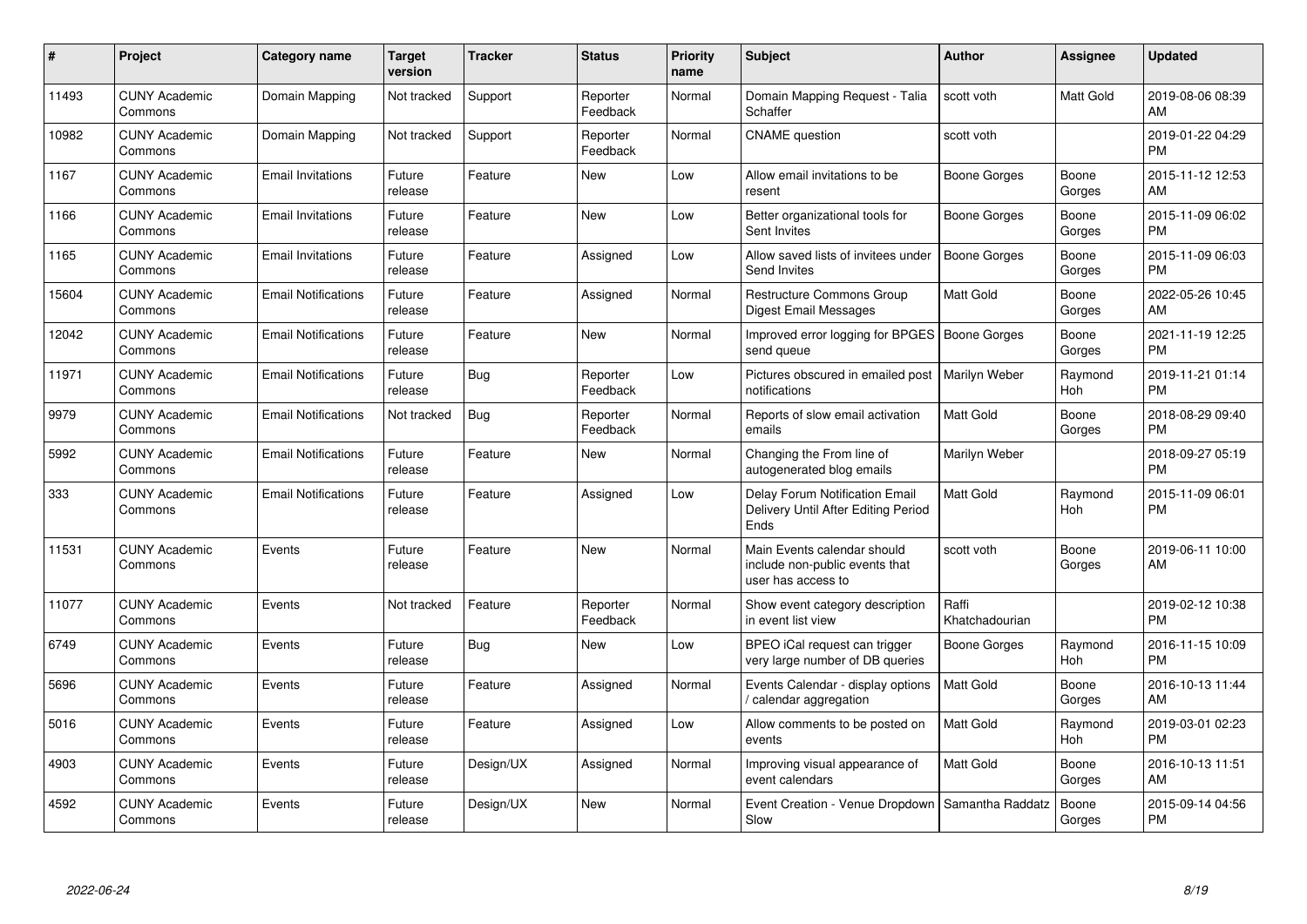| #     | Project                         | Category name      | <b>Target</b><br>version | <b>Tracker</b> | <b>Status</b>        | <b>Priority</b><br>name | Subject                                                                           | <b>Author</b>    | <b>Assignee</b>       | <b>Updated</b>                |
|-------|---------------------------------|--------------------|--------------------------|----------------|----------------------|-------------------------|-----------------------------------------------------------------------------------|------------------|-----------------------|-------------------------------|
| 4481  | <b>CUNY Academic</b><br>Commons | Events             | Future<br>release        | Feature        | <b>New</b>           | Normal                  | Group admins/mods should have<br>the ability to unlink an event from<br>the group | Boone Gorges     | Boone<br>Gorges       | 2017-04-24 03:53<br><b>PM</b> |
| 4438  | <b>CUNY Academic</b><br>Commons | Events             | Future<br>release        | <b>Bug</b>     | Assigned             | Normal                  | Events Calendar - Export<br><b>Recurring Events</b>                               | scott voth       | Daniel Jones          | 2016-05-23 04:25<br>PM        |
| 4238  | <b>CUNY Academic</b><br>Commons | Events             | Future<br>release        | Feature        | Assigned             | Normal                  | Copy Events to Other Groups?                                                      | Matt Gold        | Boone<br>Gorges       | 2015-07-02 10:08<br>AM        |
| 4053  | <b>CUNY Academic</b><br>Commons | Events             | Future<br>release        | Feature        | Assigned             | Normal                  | Create new tab for past events                                                    | Matt Gold        | Boone<br>Gorges       | 2015-05-12 02:10<br><b>PM</b> |
| 3475  | <b>CUNY Academic</b><br>Commons | Events             | Future<br>release        | Feature        | Assigned             | Normal                  | Request to add plugin to<br>streamline room<br>booking/appointment booking        | Naomi Barrettara | Boone<br>Gorges       | 2014-12-01 05:14<br><b>PM</b> |
| 8756  | <b>CUNY Academic</b><br>Commons | Group Blogs        | Future<br>release        | Feature        | Hold                 | Normal                  | Connect multiple blogs to one<br>group?                                           | Matt Gold        | Boone<br>Gorges       | 2017-09-30 10:42<br>AM        |
| 5317  | <b>CUNY Academic</b><br>Commons | Group Blogs        | Not tracked              | <b>Bug</b>     | Reporter<br>Feedback | Normal                  | Notifications of New Post Didn't<br>Come                                          | Luke Waltzer     | Samantha<br>Raddatz   | 2016-03-21 10:41<br><b>PM</b> |
| 3580  | <b>CUNY Academic</b><br>Commons | <b>Group Blogs</b> | Future<br>release        | Feature        | New                  | Normal                  | Multiple blogs per group                                                          | Boone Gorges     | Boone<br>Gorges       | 2018-02-20 02:02<br>PM        |
| 653   | <b>CUNY Academic</b><br>Commons | Group Blogs        | Future<br>release        | Feature        | Assigned             | Normal                  | Redesign Integration of Groups<br>and Blogs                                       | Matt Gold        | Samantha<br>Raddatz   | 2015-11-09 05:40<br>PM        |
| 12091 | <b>CUNY Academic</b><br>Commons | <b>Group Files</b> | Future<br>release        | Feature        | <b>New</b>           | Normal                  | Improved pre-upload file<br>validation for bp-group-documents                     | Boone Gorges     | Boone<br>Gorges       | 2019-11-14 01:21<br><b>PM</b> |
| 11834 | <b>CUNY Academic</b><br>Commons | <b>Group Files</b> | Future<br>release        | Feature        | <b>New</b>           | Normal                  | Improved tools for managing<br>group file folders                                 | Boone Gorges     | Sonja Leix            | 2019-09-06 03:55<br><b>PM</b> |
| 3354  | <b>CUNY Academic</b><br>Commons | <b>Group Files</b> | Future<br>release        | Feature        | Assigned             | Low                     | Allow Group Download of Multiple<br><b>Selected Files</b>                         | Matt Gold        | Chris Stein           | 2014-08-01 08:50<br>AM        |
| 3080  | <b>CUNY Academic</b><br>Commons | <b>Group Files</b> | Future<br>release        | Feature        | Assigned             | Low                     | Create a system to keep track of<br>file changes                                  | Matt Gold        | Boone<br>Gorges       | 2014-02-26 10:04<br><b>PM</b> |
| 1192  | <b>CUNY Academic</b><br>Commons | <b>Group Files</b> | Future<br>release        | Feature        | Assigned             | Low                     | When posting group files, allow<br>users to add a category without<br>saving      | Matt Gold        | Raymond<br>Hoh        | 2015-11-09 05:53<br><b>PM</b> |
| 13457 | <b>CUNY Academic</b><br>Commons | Group Forums       | 2.0.2                    | Bug            | <b>New</b>           | High                    | Forum post not sending<br>notifications                                           | Filipa Calado    | Raymond<br>Hoh        | 2022-06-14 11:36<br>AM        |
| 13358 | <b>CUNY Academic</b><br>Commons | Group Forums       | Future<br>release        | Feature        | <b>New</b>           | Normal                  | Improved UI for group forum<br>threading settings                                 | Boone Gorges     | Raymond<br>Hoh        | 2021-11-19 12:27<br><b>PM</b> |
| 13328 | <b>CUNY Academic</b><br>Commons | Group Forums       | Not tracked              | <b>Bug</b>     | Reporter<br>Feedback | Normal                  | cross-posting in two related<br>groups                                            | Marilyn Weber    | Raymond<br><b>Hoh</b> | 2020-09-15 10:39<br><b>PM</b> |
| 13199 | <b>CUNY Academic</b><br>Commons | Group Forums       | Future<br>release        | Feature        | <b>New</b>           | Normal                  | Favoring Groups over bbPress<br>plugin                                            | Colin McDonald   | Colin<br>McDonald     | 2021-11-19 12:28<br>PM        |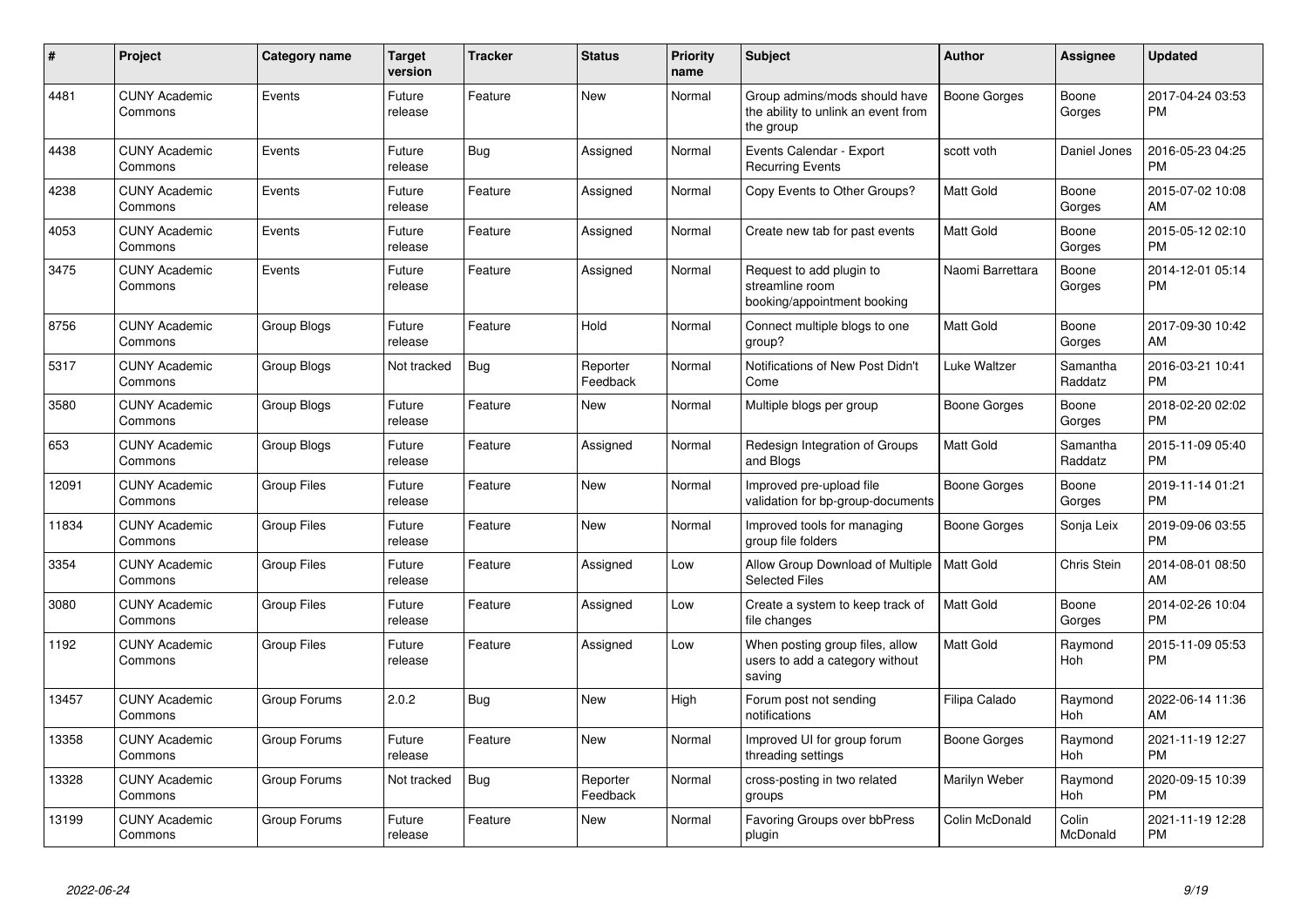| #     | Project                         | <b>Category name</b> | <b>Target</b><br>version | <b>Tracker</b> | <b>Status</b>        | <b>Priority</b><br>name | Subject                                                                                       | Author              | Assignee            | <b>Updated</b>                |
|-------|---------------------------------|----------------------|--------------------------|----------------|----------------------|-------------------------|-----------------------------------------------------------------------------------------------|---------------------|---------------------|-------------------------------|
| 10659 | <b>CUNY Academic</b><br>Commons | Group Forums         | Future<br>release        | Feature        | Assigned             | Normal                  | Post to multiple groups via email                                                             | <b>Matt Gold</b>    | Raymond<br>Hoh      | 2018-11-15 12:54<br>AM        |
| 9835  | <b>CUNY Academic</b><br>Commons | Group Forums         | Future<br>release        | <b>Bug</b>     | Assigned             | Normal                  | add a "like" function?                                                                        | Marilyn Weber       | <b>Erik Trainer</b> | 2018-06-05 01:49<br><b>PM</b> |
| 7928  | CUNY Academic<br>Commons        | Group Forums         | Not tracked              | <b>Bug</b>     | New                  | Normal                  | Duplicate Forum post                                                                          | Luke Waltzer        | Raymond<br>Hoh      | 2017-04-11 09:27<br><b>PM</b> |
| 6392  | <b>CUNY Academic</b><br>Commons | Group Forums         | Future<br>release        | Design/UX      | Assigned             | Low                     | Composition/Preview Panes in<br>Forum Posts                                                   | Luke Waltzer        | Paige Dupont        | 2016-10-21 04:26<br><b>PM</b> |
| 5268  | <b>CUNY Academic</b><br>Commons | Group Forums         | Future<br>release        | <b>Bug</b>     | Assigned             | Normal                  | Long-time to post to multiple<br>groups                                                       | Luke Waltzer        | Daniel Jones        | 2016-09-07 06:31<br><b>PM</b> |
| 4221  | <b>CUNY Academic</b><br>Commons | Group Forums         | Future<br>release        | Design/UX      | Assigned             | Normal                  | Add 'Number of Posts' display<br>option to Forum page                                         | Samantha Raddatz    | Samantha<br>Raddatz | 2015-06-26 02:21<br><b>PM</b> |
| 3193  | <b>CUNY Academic</b><br>Commons | Group Forums         | Future<br>release        | Feature        | Assigned             | Normal                  | bbPress 2.x dynamic roles and<br><b>RBE</b>                                                   | <b>Boone Gorges</b> | Boone<br>Gorges     | 2014-09-30 01:30<br><b>PM</b> |
| 3192  | <b>CUNY Academic</b><br>Commons | Group Forums         | Future<br>release        | Feature        | Assigned             | Normal                  | Customizable forum views for<br>bbPress 2.x group forums                                      | <b>Boone Gorges</b> | Raymond<br>Hoh      | 2015-11-09 12:47<br><b>PM</b> |
| 3059  | <b>CUNY Academic</b><br>Commons | Group Forums         | Future<br>release        | Design/UX      | New                  | Normal                  | Forum Post Permissable Content<br><b>Explanatory Text</b>                                     | Chris Stein         | Chris Stein         | 2015-04-02 11:27<br>AM        |
| 585   | <b>CUNY Academic</b><br>Commons | Group Forums         | Future<br>release        | Feature        | Assigned             | Normal                  | Merge Forum Topics                                                                            | Sarah Morgano       | Boone<br>Gorges     | 2011-07-06 04:11<br><b>PM</b> |
| 3419  | <b>CUNY Academic</b><br>Commons | Group Invitations    | 1.6.14                   | Bug            | Testing<br>Required  | Normal                  | Neatening the display of<br>messages on group requests                                        | <b>Matt Gold</b>    | Boone<br>Gorges     | 2014-09-01 09:29<br><b>PM</b> |
| 3308  | <b>CUNY Academic</b><br>Commons | Group Invitations    | Future<br>release        | Feature        | Assigned             | Normal                  | Allow members to rescind group<br>invitations                                                 | <b>Matt Gold</b>    | Boone<br>Gorges     | 2015-04-01 08:53<br><b>PM</b> |
| 2610  | <b>CUNY Academic</b><br>Commons | Group Invitations    | Future<br>release        | Feature        | Assigned             | Low                     | Request: Custom invitation<br>message to group invites                                        | local admin         | Boone<br>Gorges     | 2015-11-09 06:13<br><b>PM</b> |
| 1456  | <b>CUNY Academic</b><br>Commons | Group Invitations    | Future<br>release        | Feature        | Reporter<br>Feedback | Low                     | Invite to Group Button from Profile   Matt Gold<br>Field                                      |                     | Samantha<br>Raddatz | 2015-11-09 05:59<br><b>PM</b> |
| 14309 | <b>CUNY Academic</b><br>Commons | Group Library        | Future<br>release        | Feature        | New                  | Normal                  | Better handling of<br>bp_group_document file<br>download attempts when file is<br>not present | <b>Boone Gorges</b> | Boone<br>Gorges     | 2021-11-19 12:28<br><b>PM</b> |
| 13650 | CUNY Academic<br>Commons        | Group Library        | Future<br>release        | Feature        | New                  | Normal                  | Forum Attachments in Group<br>Library                                                         | Laurie Hurson       |                     | 2021-11-19 12:30<br>PM        |
| 13370 | <b>CUNY Academic</b><br>Commons | Group Library        | Future<br>release        | Feature        | New                  | Normal                  | Library bulk deletion and folder<br>editing                                                   | Colin McDonald      | Boone<br>Gorges     | 2020-10-13 10:41<br>AM        |
| 12446 | <b>CUNY Academic</b><br>Commons | Groups (misc)        | Future<br>release        | Feature        | Reporter<br>Feedback | Normal                  | Toggle default site to group forum<br>posting                                                 | Laurie Hurson       | Laurie Hurson       | 2020-03-10 11:57<br>AM        |
| 9015  | <b>CUNY Academic</b><br>Commons | Groups (misc)        | Not tracked              | Outreach       | Assigned             | Normal                  | Email group admins the email<br>addresses of their groups                                     | Matt Gold           | Matt Gold           | 2018-01-02 09:54<br>AM        |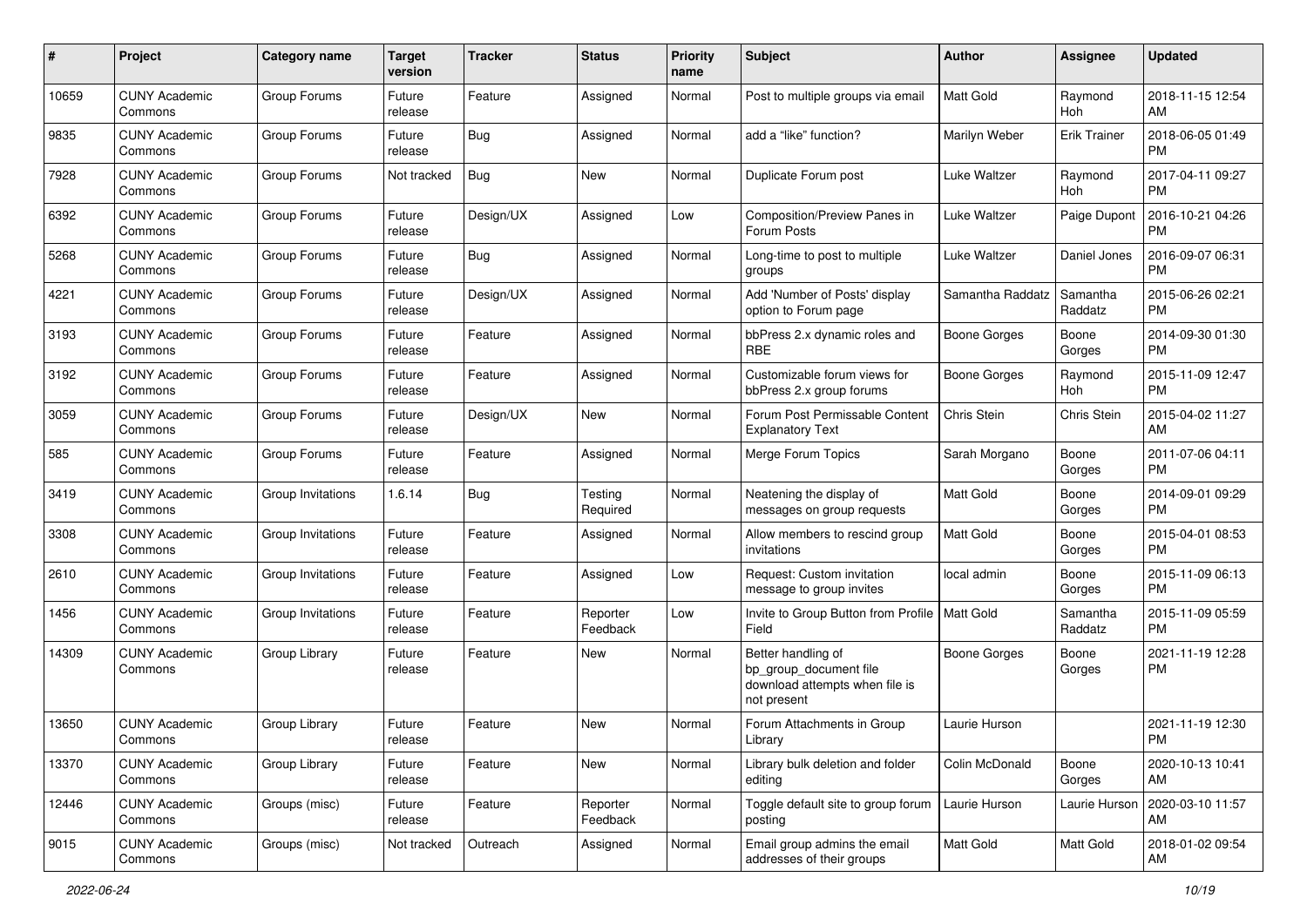| #     | Project                         | <b>Category name</b>           | <b>Target</b><br>version | <b>Tracker</b> | <b>Status</b>                       | <b>Priority</b><br>name | <b>Subject</b>                                                              | Author              | Assignee              | <b>Updated</b>                |
|-------|---------------------------------|--------------------------------|--------------------------|----------------|-------------------------------------|-------------------------|-----------------------------------------------------------------------------|---------------------|-----------------------|-------------------------------|
| 7115  | <b>CUNY Academic</b><br>Commons | Groups (misc)                  | Future<br>release        | Feature        | Reporter<br>Feedback                | Normal                  | make licensing info clear during<br>group creation                          | <b>Matt Gold</b>    | Raymond<br>Hoh        | 2020-12-08 11:32<br>AM        |
| 3458  | <b>CUNY Academic</b><br>Commons | Groups (misc)                  | Future<br>release        | Feature        | Assigned                            | Normal                  | Filter Members of Group by<br>Campus                                        | Michael Smith       | Samantha<br>Raddatz   | 2014-09-26 08:32<br><b>PM</b> |
| 1544  | <b>CUNY Academic</b><br>Commons | Groups (misc)                  | Future<br>release        | Feature        | Reporter<br>Feedback                | Normal                  | Group Filtering and Sorting                                                 | <b>Matt Gold</b>    | Chris Stein           | 2019-03-01 02:25<br><b>PM</b> |
| 481   | <b>CUNY Academic</b><br>Commons | Groups (misc)                  | Future<br>release        | Feature        | Assigned                            | Normal                  | ability to archive inactive groups<br>and blogs                             | Michael Mandiberg   | Samantha<br>Raddatz   | 2015-11-09 05:56<br><b>PM</b> |
| 12392 | <b>CUNY Academic</b><br>Commons | Help/Codex                     | Not tracked              | Documentation  | <b>New</b>                          | Normal                  | <b>Updates to Common Commons</b><br>Questions on Help Page                  | scott voth          | Margaret<br>Galvan    | 2020-02-11 10:53<br>AM        |
| 11883 | <b>CUNY Academic</b><br>Commons | Help/Codex                     | Not tracked              | Support        | <b>New</b>                          | Normal                  | Need Embedding Help Page<br>Update (Tableau)                                | Anthony Wheeler     | scott voth            | 2019-09-24 08:49<br>AM        |
| 16296 | <b>CUNY Academic</b><br>Commons | Home Page                      | 2.0.2                    | Bug            | Staged for<br>Production<br>Release | Normal                  | "Visit Profile" link on Member<br>Directory page doesn't work<br>properly   | Raymond Hoh         | Raymond<br><b>Hoh</b> | 2022-06-24 07:54<br><b>PM</b> |
| 6995  | <b>CUNY Academic</b><br>Commons | Home Page                      | Not tracked              | Bug            | Assigned                            | Normal                  | member filter on homepage not<br>workina                                    | Matt Gold           | Raymond<br>Hoh        | 2016-12-11 09:46<br><b>PM</b> |
| 4980  | <b>CUNY Academic</b><br>Commons | Home Page                      | Future<br>release        | Feature        | Assigned                            | Normal                  | CAC Featured Content -- Adding<br>Randomization                             | <b>Matt Gold</b>    | Boone<br>Gorges       | 2016-12-12 03:01<br><b>PM</b> |
| 1983  | <b>CUNY Academic</b><br>Commons | Home Page                      | Future<br>release        | Feature        | Assigned                            | Low                     | Media Library integration with<br>Featured Content plugin                   | <b>Boone Gorges</b> | Dominic<br>Giglio     | 2014-03-17 10:34<br>AM        |
| 1888  | <b>CUNY Academic</b><br>Commons | Home Page                      | Future<br>release        | Feature        | Assigned                            | Normal                  | Refactor BP MPO Activity Filter to<br>support proper pagination             | Sarah Morgano       | Boone<br>Gorges       | 2014-05-01 07:11<br><b>PM</b> |
| 10580 | <b>CUNY Academic</b><br>Commons | Information<br>Architecture    | Future<br>release        | Design/UX      | <b>New</b>                          | Normal                  | Primary nav item review                                                     | Boone Gorges        | Sara Cannon           | 2021-11-19 12:37<br><b>PM</b> |
| 15194 | <b>CUNY Academic</b><br>Commons | Internal Tools and<br>Workflow | 2.1.0                    | Feature        | <b>New</b>                          | Normal                  | PHPCS sniff for un-restored<br>switch_to_blog() calls                       | Boone Gorges        | Jeremy Felt           | 2022-05-26 10:45<br>AM        |
| 13891 | <b>CUNY Academic</b><br>Commons | Internal Tools and<br>Workflow | 2.1.0                    | Feature        | <b>New</b>                          | Normal                  | Migrate automated linting to<br>GitHub Actions                              | Boone Gorges        | Jeremy Felt           | 2022-05-26 10:45<br>AM        |
| 3230  | <b>CUNY Academic</b><br>Commons | Internal Tools and<br>Workflow | Not tracked              | Feature        | Assigned                            | High                    | Scripts for quicker<br>provisioning/updating of<br>development environments | <b>Boone Gorges</b> | Boone<br>Gorges       | 2016-01-26 04:54<br><b>PM</b> |
| 12382 | <b>CUNY Academic</b><br>Commons | Membership                     | Not tracked              | Support        | <b>New</b>                          | Normal                  | Email request change                                                        | Marilyn Weber       | Marilyn<br>Weber      | 2020-02-06 12:56<br>PM        |
| 5234  | <b>CUNY Academic</b><br>Commons | Membership                     | Future<br>release        | Feature        | Assigned                            | Normal                  | Write Unconfirmed patch for WP                                              | <b>Boone Gorges</b> | Boone<br>Gorges       | 2016-10-24 11:18<br>AM        |
| 4535  | <b>CUNY Academic</b><br>Commons | My Commons                     | Future<br>release        | <b>Bug</b>     | New                                 | Low                     | My Commons filter issue                                                     | scott voth          | Raymond<br>Hoh        | 2015-09-01 11:17<br>AM        |
| 3577  | <b>CUNY Academic</b><br>Commons | My Commons                     | Future<br>release        | Design/UX      | Assigned                            | Normal                  | Replies to items in My Commons                                              | Matt Gold           | Raymond<br>Hoh        | 2015-04-09 05:19<br>PM        |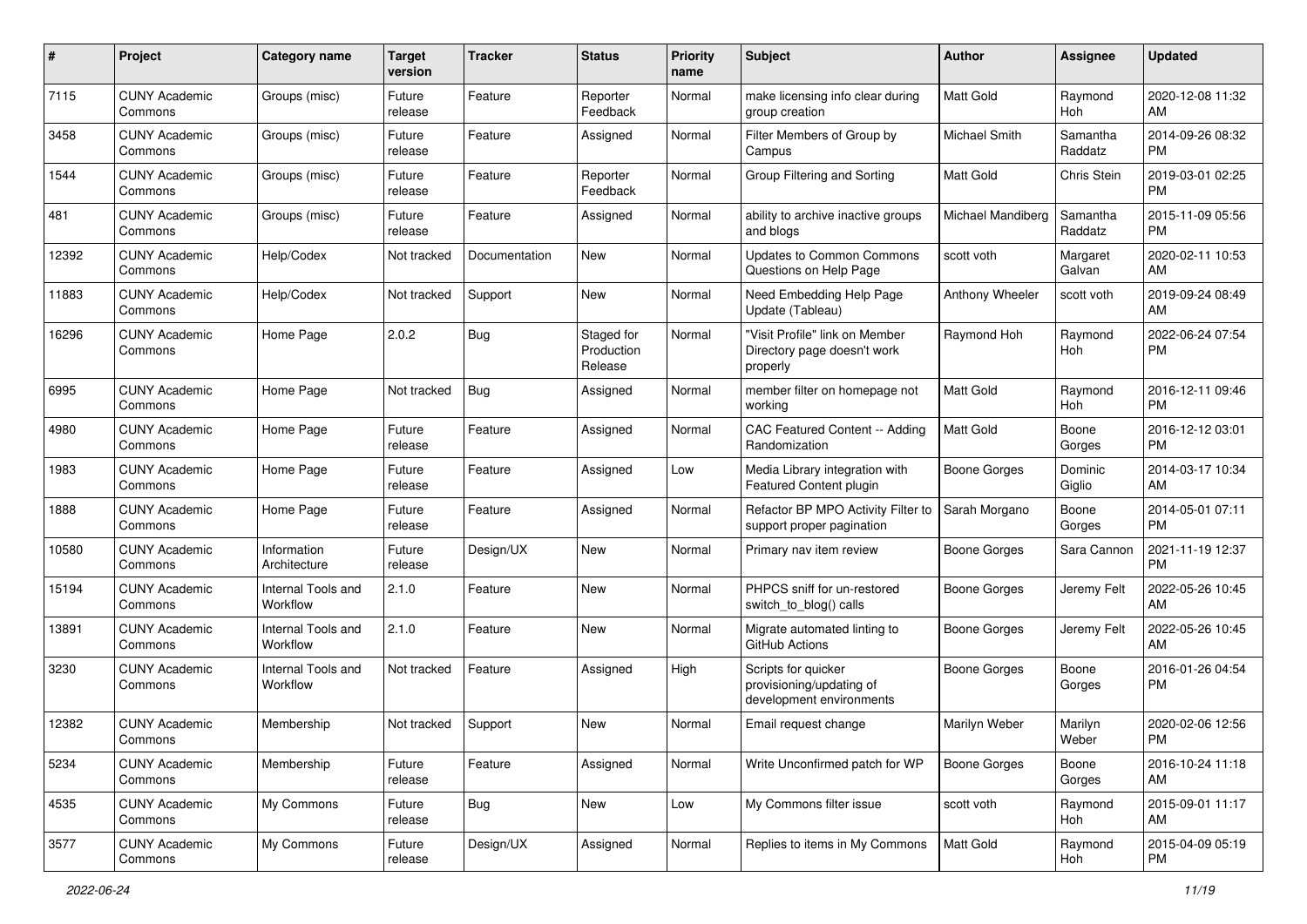| $\pmb{\#}$ | <b>Project</b>                  | Category name           | <b>Target</b><br>version | <b>Tracker</b> | <b>Status</b>        | <b>Priority</b><br>name | <b>Subject</b>                                                                             | <b>Author</b>           | <b>Assignee</b>       | <b>Updated</b>                |
|------------|---------------------------------|-------------------------|--------------------------|----------------|----------------------|-------------------------|--------------------------------------------------------------------------------------------|-------------------------|-----------------------|-------------------------------|
| 3565       | <b>CUNY Academic</b><br>Commons | My Commons              | Not tracked              | Documentation  | <b>New</b>           | Normal                  | Load Newest inconsistencies                                                                | <b>Chris Stein</b>      | scott voth            | 2015-11-09 01:16<br><b>PM</b> |
| 3536       | <b>CUNY Academic</b><br>Commons | My Commons              | Future<br>release        | Feature        | Assigned             | Normal                  | Infinite Scroll on My Commons<br>page                                                      | <b>Matt Gold</b>        | Raymond<br>Hoh        | 2015-04-13 04:42<br><b>PM</b> |
| 3517       | <b>CUNY Academic</b><br>Commons | My Commons              | Future<br>release        | Feature        | Assigned             | Normal                  | Mute/Unmute My Commons<br>updates                                                          | Matt Gold               | Raymond<br><b>Hoh</b> | 2015-11-09 01:19<br><b>PM</b> |
| 3330       | <b>CUNY Academic</b><br>Commons | My Commons              | Future<br>release        | Feature        | Assigned             | Normal                  | 'Commons Information" tool                                                                 | Boone Gorges            | Chris Stein           | 2014-09-22 08:46<br><b>PM</b> |
| 9895       | <b>CUNY Academic</b><br>Commons | Onboarding              | Future<br>release        | Feature        | Assigned             | Normal                  | Add "Accept Invitation"<br>link/button/function to Group<br>and/or Site invitation emails? | Luke Waltzer            | Boone<br>Gorges       | 2018-06-07 12:42<br><b>PM</b> |
| 9028       | <b>CUNY Academic</b><br>Commons | Onboarding              | Future<br>release        | Feature        | Assigned             | Normal                  | suggest groups to new members<br>during the registration process                           | <b>Matt Gold</b>        | Chris Stein           | 2018-10-24 12:34<br><b>PM</b> |
| 8440       | <b>CUNY Academic</b><br>Commons | Onboarding              | Not tracked              | <b>Bug</b>     | <b>New</b>           | Normal                  | Create Test Email Accounts for<br><b>Onboarding Project</b>                                | Stephen Real            | <b>Stephen Real</b>   | 2017-08-01 09:49<br><b>PM</b> |
| 5955       | <b>CUNY Academic</b><br>Commons | Outreach                | Future<br>release        | Feature        | Assigned             | Normal                  | Create auto-newsletter for<br>commons members                                              | Matt Gold               | Luke Waltzer          | 2016-08-30 10:34<br>AM        |
| 15242      | <b>CUNY Academic</b><br>Commons | Performance             | Not tracked              | <b>Bug</b>     | Reporter<br>Feedback | Normal                  | Slugist site                                                                               | Raffi<br>Khatchadourian | Boone<br>Gorges       | 2022-02-07 11:14<br>AM        |
| 14908      | <b>CUNY Academic</b><br>Commons | Performance             |                          | <b>Bug</b>     | <b>New</b>           | Normal                  | Stale object cache on cdev                                                                 | Raymond Hoh             | Boone<br>Gorges       | 2021-12-07 09:45<br>AM        |
| 10794      | <b>CUNY Academic</b><br>Commons | Performance             | Not tracked              | Bug            | <b>New</b>           | Normal                  | Memcached connection<br>occasionally breaks                                                | <b>Boone Gorges</b>     | Boone<br>Gorges       | 2018-12-06 03:30<br><b>PM</b> |
| 14787      | <b>CUNY Academic</b><br>Commons | <b>Plugin Packages</b>  | Future<br>release        | Feature        | <b>New</b>           | Normal                  | Creating a "Design" plugin<br>package                                                      | Laurie Hurson           | scott voth            | 2022-04-27 04:56<br><b>PM</b> |
| 14184      | <b>CUNY Academic</b><br>Commons | <b>Public Portfolio</b> | Future<br>release        | Feature        | <b>New</b>           | Normal                  | Centralized mechanism for storing<br>Campus affiliations                                   | Boone Gorges            | Boone<br>Gorges       | 2022-01-04 11:35<br>AM        |
| 11496      | <b>CUNY Academic</b><br>Commons | <b>Public Portfolio</b> | 1.15.2                   | Support        | <b>New</b>           | Normal                  | Replace Twitter Icon on Member<br>Portfolio page                                           | scott voth              | Boone<br>Gorges       | 2019-06-06 01:03<br><b>PM</b> |
| 10354      | <b>CUNY Academic</b><br>Commons | <b>Public Portfolio</b> | Future<br>release        | Feature        | <b>New</b>           | Normal                  | Opt out of Having a Profile Page                                                           | scott voth              | Chris Stein           | 2020-05-12 10:43<br>AM        |
| 5827       | <b>CUNY Academic</b><br>Commons | <b>Public Portfolio</b> | Future<br>release        | <b>Bug</b>     | Assigned             | Normal                  | Academic Interests square<br>bracket links not working                                     | scott voth              | Chris Stein           | 2016-08-11 11:59<br><b>PM</b> |
| 4622       | <b>CUNY Academic</b><br>Commons | <b>Public Portfolio</b> | Future<br>release        | Design/UX      | <b>New</b>           | Normal                  | <b>Profile Visibility Settings</b>                                                         | Samantha Raddatz        | Samantha<br>Raddatz   | 2015-09-21 12:18<br><b>PM</b> |
| 4404       | <b>CUNY Academic</b><br>Commons | <b>Public Portfolio</b> | Future<br>release        | Design/UX      | Assigned             | Normal                  | Change color of permissions info<br>on portfolio editing interface                         | Matt Gold               | Samantha<br>Raddatz   | 2015-08-11 05:28<br><b>PM</b> |
| 4253       | <b>CUNY Academic</b><br>Commons | <b>Public Portfolio</b> | Future<br>release        | Design/UX      | <b>New</b>           | Normal                  | Encourage users to add portfolio<br>content                                                | Samantha Raddatz        | Samantha<br>Raddatz   | 2015-07-07 11:32<br>AM        |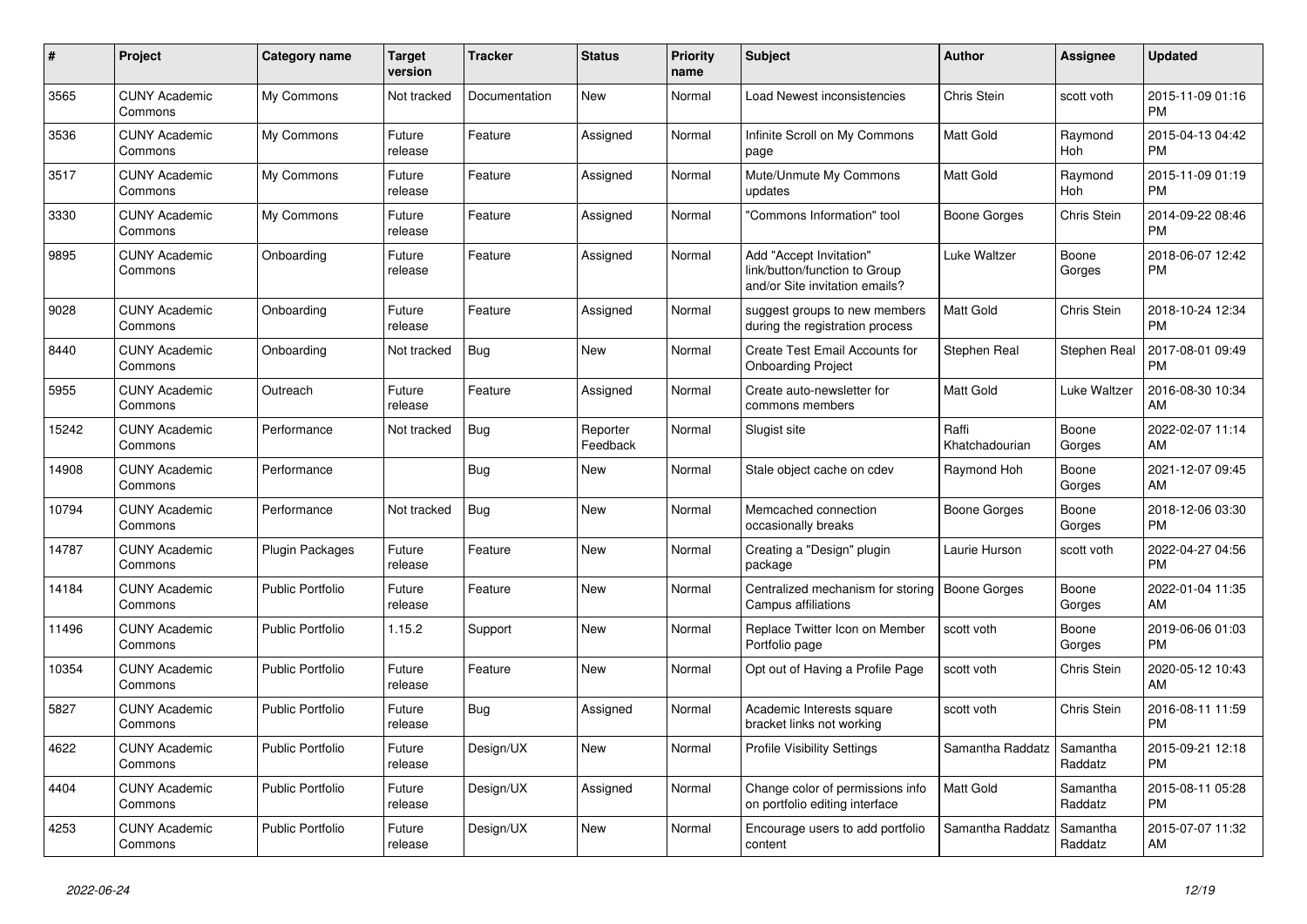| #     | <b>Project</b>                  | <b>Category name</b>    | <b>Target</b><br>version | Tracker   | <b>Status</b>        | Priority<br>name | <b>Subject</b>                                                                 | <b>Author</b>       | Assignee         | <b>Updated</b>                |
|-------|---------------------------------|-------------------------|--------------------------|-----------|----------------------|------------------|--------------------------------------------------------------------------------|---------------------|------------------|-------------------------------|
| 3770  | <b>CUNY Academic</b><br>Commons | <b>Public Portfolio</b> | Future<br>release        | Feature   | Assigned             | Normal           | Improve Layout/Formatting of<br>Positions Area on Public<br><b>Portfolios</b>  | <b>Matt Gold</b>    | Chris Stein      | 2015-04-01 09:17<br><b>PM</b> |
| 3768  | <b>CUNY Academic</b><br>Commons | <b>Public Portfolio</b> | Future<br>release        | Feature   | Assigned             | Normal           | Institutions/Past positions on<br>public portfolios                            | Matt Gold           | Boone<br>Gorges  | 2018-04-23 10:44<br>AM        |
| 3220  | <b>CUNY Academic</b><br>Commons | <b>Public Portfolio</b> | Future<br>release        | Feature   | Assigned             | Normal           | Add indent/outdent option to<br>Formatting Buttons on Profile<br>Page          | Matt Gold           | Boone<br>Gorges  | 2014-05-21 10:39<br><b>PM</b> |
| 3048  | <b>CUNY Academic</b><br>Commons | <b>Public Portfolio</b> | Future<br>release        | Feature   | <b>New</b>           | Low              | Images for rich text profile fields                                            | Boone Gorges        | Boone<br>Gorges  | 2014-02-19 12:56<br><b>PM</b> |
| 3042  | <b>CUNY Academic</b><br>Commons | <b>Public Portfolio</b> | Future<br>release        | Feature   | Assigned             | Normal           | Browsing member interests                                                      | Matt Gold           | Boone<br>Gorges  | 2015-03-21 09:04<br>PM        |
| 2881  | <b>CUNY Academic</b><br>Commons | <b>Public Portfolio</b> | Future<br>release        | Feature   | Assigned             | Normal           | Redesign the UX for Profiles                                                   | Chris Stein         | Chris Stein      | 2016-10-13 12:45<br>PM        |
| 2832  | <b>CUNY Academic</b><br>Commons | <b>Public Portfolio</b> | Future<br>release        | Feature   | Assigned             | Normal           | Improve interface for (not)<br>auto-linking profile fields                     | Boone Gorges        | Chris Stein      | 2015-01-05 08:52<br>РM        |
| 2753  | <b>CUNY Academic</b><br>Commons | <b>Public Portfolio</b> | Future<br>release        | Feature   | <b>New</b>           | Normal           | Create actual actual tagification in<br>academic interests and other<br>fields | Micki Kaufman       | Boone<br>Gorges  | 2015-01-05 08:52<br>PM        |
| 2013  | <b>CUNY Academic</b><br>Commons | <b>Public Portfolio</b> | Future<br>release        | Feature   | Assigned             | Low              | Have Profile Privacy Options<br>show up only for filled-in fields              | Matt Gold           | Boone<br>Gorges  | 2015-11-09 06:09<br><b>PM</b> |
| 12247 | <b>CUNY Academic</b><br>Commons | Publicity               | Not tracked              | Support   | <b>New</b>           | Normal           | <b>Screenshot of First Commons</b><br>Homepage                                 | scott voth          | scott voth       | 2020-01-14 12:08<br><b>PM</b> |
| 9643  | <b>CUNY Academic</b><br>Commons | Publicity               | Not tracked              | Feature   | <b>New</b>           | Normal           | Create a page on the Commons<br>for logos etc.                                 | Stephen Real        | Stephen Real     | 2018-04-24 10:53<br>AM        |
| 6115  | <b>CUNY Academic</b><br>Commons | Publicity               | Not tracked              | Feature   | Assigned             | Normal           | create digital signage for GC                                                  | Matt Gold           | scott voth       | 2016-10-11 10:09<br><b>PM</b> |
| 6014  | <b>CUNY Academic</b><br>Commons | Publicity               | Future<br>release        | Publicity | Reporter<br>Feedback | Normal           | Google search listing                                                          | Matt Gold           | Boone<br>Gorges  | 2016-09-21 03:48<br><b>PM</b> |
| 3511  | <b>CUNY Academic</b><br>Commons | Publicity               | 1.7                      | Publicity | Assigned             | Normal           | Social media for 1.7                                                           | Micki Kaufman       | Sarah<br>Morgano | 2014-10-14 03:32<br><b>PM</b> |
| 3510  | <b>CUNY Academic</b><br>Commons | Publicity               | 1.7                      | Publicity | Assigned             | Normal           | Post on the News Blog re: 'My<br>Commons'                                      | Micki Kaufman       | Sarah<br>Morgano | 2014-10-15 11:18<br>AM        |
| 3509  | <b>CUNY Academic</b><br>Commons | Publicity               | 1.7                      | Publicity | <b>New</b>           | Normal           | Create 1.7 digital signage imagery                                             | Micki Kaufman       | Marilyn<br>Weber | 2014-10-01 12:40<br><b>PM</b> |
| 3506  | <b>CUNY Academic</b><br>Commons | Publicity               | 1.7                      | Publicity | New                  | Normal           | Prepare 1.7 email messaging                                                    | Micki Kaufman       | Micki<br>Kaufman | 2014-10-01 12:36<br><b>PM</b> |
| 11945 | <b>CUNY Academic</b><br>Commons | Reckoning               | Future<br>release        | Feature   | Reporter<br>Feedback | Normal           | Add Comments bubble to<br>Reckoning views                                      | <b>Boone Gorges</b> | Boone<br>Gorges  | 2019-11-12 05:14<br><b>PM</b> |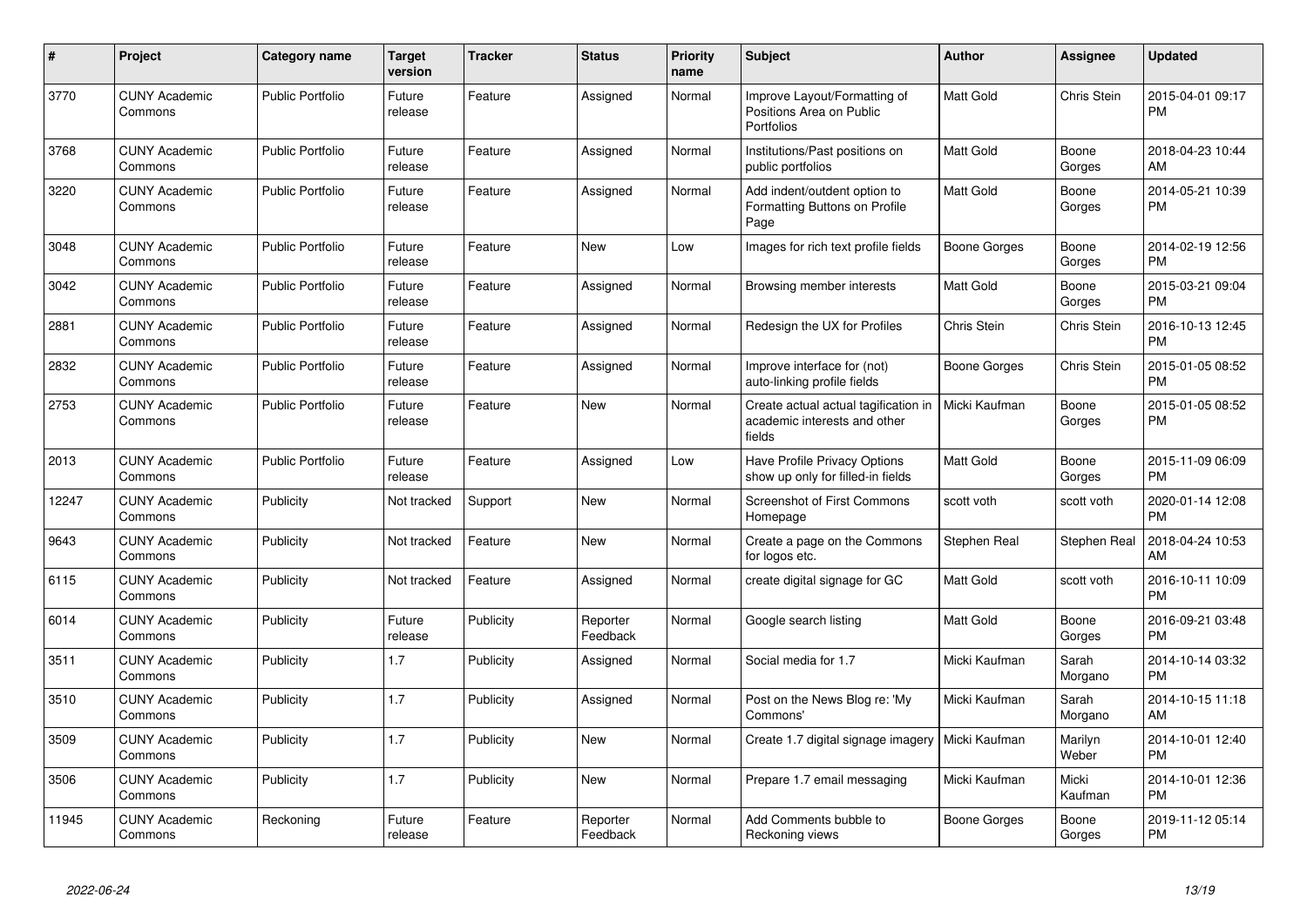| $\pmb{\#}$ | <b>Project</b>                  | Category name            | <b>Target</b><br>version | <b>Tracker</b> | <b>Status</b>                       | <b>Priority</b><br>name | <b>Subject</b>                                                           | <b>Author</b>    | <b>Assignee</b>       | <b>Updated</b>                |
|------------|---------------------------------|--------------------------|--------------------------|----------------|-------------------------------------|-------------------------|--------------------------------------------------------------------------|------------------|-----------------------|-------------------------------|
| 3615       | <b>CUNY Academic</b><br>Commons | Redmine                  | Not tracked              | Feature        | <b>New</b>                          | Low                     | Create Redmine issues via email                                          | Dominic Giglio   | Boone<br>Gorges       | 2017-11-16 11:36<br>AM        |
| 940        | <b>CUNY Academic</b><br>Commons | Redmine                  | Future<br>release        | Feature        | Assigned                            | Low                     | Communication with users after<br>releases                               | <b>Matt Gold</b> | Dominic<br>Giglio     | 2012-09-09 04:36<br><b>PM</b> |
| 11860      | <b>CUNY Academic</b><br>Commons | Registration             | Future<br>release        | Feature        | New                                 | Normal                  | <b>Ensure Students Are Aware They</b><br>Can Use Aliases At Registration | scott voth       |                       | 2019-09-24 08:46<br>AM        |
| 10273      | <b>CUNY Academic</b><br>Commons | Registration             | Not tracked              | Support        | Reporter<br>Feedback                | Normal                  | users combining CF and campus<br>address                                 | Marilyn Weber    |                       | 2019-09-18 10:58<br>AM        |
| 5225       | <b>CUNY Academic</b><br>Commons | Registration             | Future<br>release        | Feature        | Assigned                            | Normal                  | On-boarding Issues                                                       | Luke Waltzer     | Samantha<br>Raddatz   | 2016-02-12 02:58<br><b>PM</b> |
| 370        | <b>CUNY Academic</b><br>Commons | Registration             | Future<br>release        | Feature        | Assigned                            | High                    | <b>Guest Accounts</b>                                                    | Matt Gold        | Matt Gold             | 2015-04-09 09:33<br><b>PM</b> |
| 308        | <b>CUNY Academic</b><br>Commons | Registration             | Future<br>release        | Feature        | <b>New</b>                          | Normal                  | Group recommendations for<br>signup process                              | Boone Gorges     | Samantha<br>Raddatz   | 2015-11-09 05:07<br><b>PM</b> |
| 16177      | <b>CUNY Academic</b><br>Commons | Reply By Email           |                          | <b>Bug</b>     | <b>New</b>                          | Normal                  | Switch to Inbound mode for RBE                                           | Raymond Hoh      | Raymond<br>Hoh        | 2022-05-30 04:32<br><b>PM</b> |
| 13430      | <b>CUNY Academic</b><br>Commons | Reply By Email           | Not tracked              | <b>Bug</b>     | <b>New</b>                          | Normal                  | Delay in RBE                                                             | Luke Waltzer     | Raymond<br>Hoh        | 2020-10-13 11:16<br>AM        |
| 8991       | <b>CUNY Academic</b><br>Commons | Reply By Email           | Not tracked              | Bug            | Hold                                | Normal                  | RBE duplicate email message<br>issue                                     | <b>Matt Gold</b> | Raymond<br><b>Hoh</b> | 2018-02-18 08:53<br><b>PM</b> |
| 8976       | <b>CUNY Academic</b><br>Commons | Reply By Email           | Not tracked              | Feature        | Assigned                            | Normal                  | Package RBE new topics<br>posting?                                       | Matt Gold        | Raymond<br>Hoh        | 2017-12-04 02:34<br><b>PM</b> |
| 6671       | <b>CUNY Academic</b><br>Commons | Reply By Email           | Not tracked              | <b>Bug</b>     | Assigned                            | Normal                  | "Post too often" RBE error<br>message                                    | Matt Gold        | Raymond<br>Hoh        | 2016-11-11 09:55<br>AM        |
| 3369       | <b>CUNY Academic</b><br>Commons | Reply By Email           | Not tracked              | Outreach       | Hold                                | Normal                  | Release reply by email to WP<br>plugin directory                         | <b>Matt Gold</b> | Raymond<br><b>Hoh</b> | 2016-03-01 12:46<br><b>PM</b> |
| 3002       | <b>CUNY Academic</b><br>Commons | Search                   | Future<br>release        | Feature        | Assigned                            | Normal                  | Overhaul CAC search by using<br>external search appliance                | Boone Gorges     | Boone<br>Gorges       | 2020-07-15 03:05<br><b>PM</b> |
| 9729       | <b>CUNY Academic</b><br>Commons | <b>SEO</b>               | Not tracked              | Support        | <b>New</b>                          | Normal                  | 503 Errors showing on<br>newlaborforum.cuny.edu                          | Diane Krauthamer | Raymond<br>Hoh        | 2018-05-22 04:48<br><b>PM</b> |
| 3662       | <b>CUNY Academic</b><br>Commons | <b>SEO</b>               | Future<br>release        | Feature        | Assigned                            | Normal                  | Duplicate Content/SEO/Google<br>issues                                   | <b>Matt Gold</b> | Raymond<br><b>Hoh</b> | 2015-04-13 04:37<br><b>PM</b> |
| 13048      | <b>CUNY Academic</b><br>Commons | Shortcodes and<br>embeds | Future<br>release        | Feature        | <b>New</b>                          | Normal                  | Jupyter Notebooks support                                                | Boone Gorges     |                       | 2020-07-14 11:46<br>AM        |
| 16291      | <b>CUNY Academic</b><br>Commons | Site cloning             | 2.0.2                    | Support        | Staged for<br>Production<br>Release | Normal                  | Images coming up blank in Media<br>Library                               | Marilyn Weber    | Raymond<br>Hoh        | 2022-06-23 08:28<br><b>PM</b> |
| 13331      | <b>CUNY Academic</b><br>Commons | Site cloning             | Future<br>release        | <b>Bug</b>     | <b>New</b>                          | Normal                  | Combine Site Template and<br>Clone operations                            | Boone Gorges     | Jeremy Felt           | 2021-11-19 12:39<br><b>PM</b> |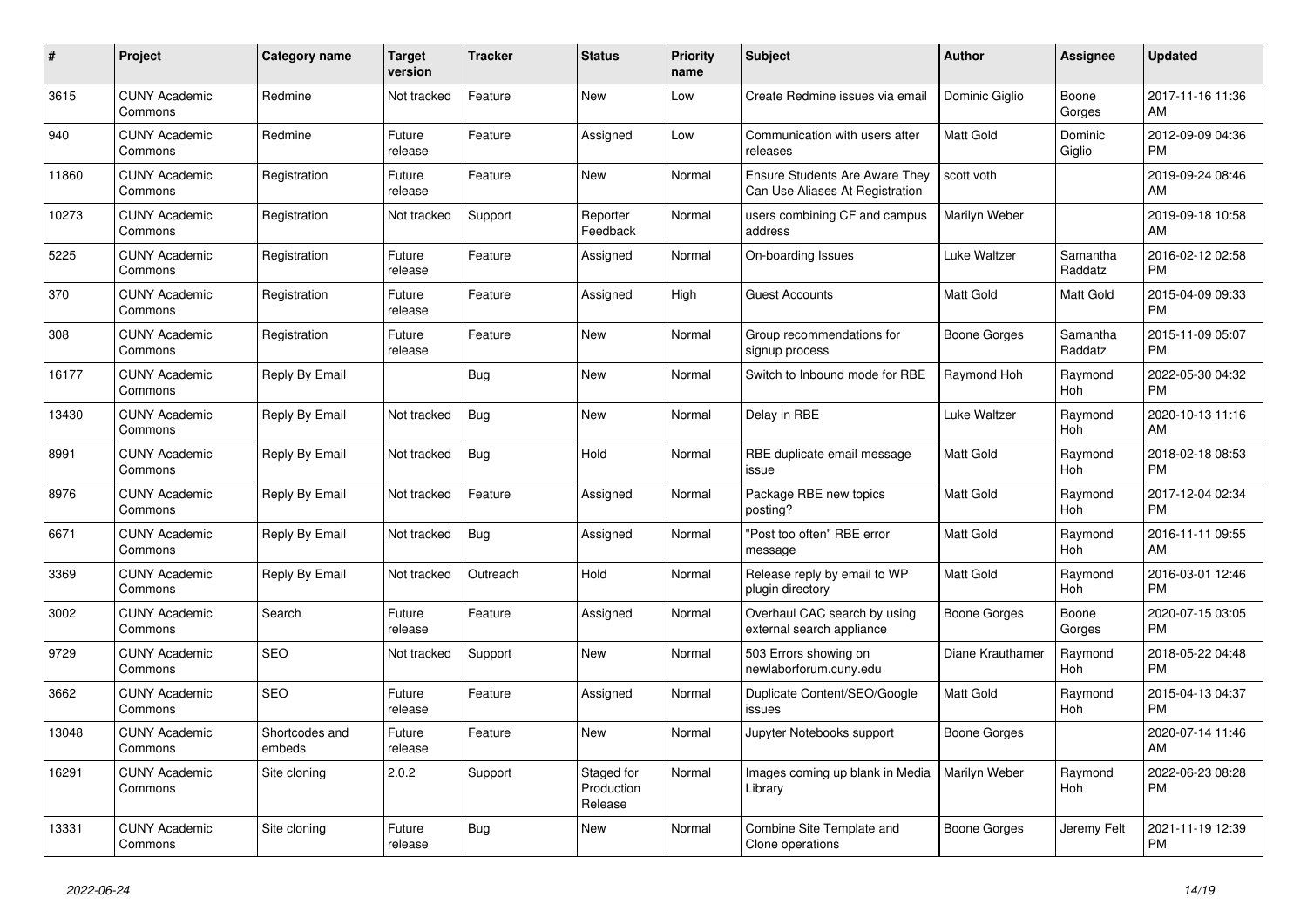| #     | Project                         | <b>Category name</b>    | <b>Target</b><br>version | <b>Tracker</b> | <b>Status</b>        | <b>Priority</b><br>name | Subject                                                                                                                                               | Author                  | <b>Assignee</b>     | <b>Updated</b>                |
|-------|---------------------------------|-------------------------|--------------------------|----------------|----------------------|-------------------------|-------------------------------------------------------------------------------------------------------------------------------------------------------|-------------------------|---------------------|-------------------------------|
| 13975 | <b>CUNY Academic</b><br>Commons | Social Paper            | Not tracked              | Support        | Reporter<br>Feedback | Normal                  | can't approve comments on<br>Social Paper paper                                                                                                       | Marilyn Weber           |                     | 2021-02-12 09:33<br>AM        |
| 8898  | <b>CUNY Academic</b><br>Commons | Social Paper            | Not tracked              | Feature        | Assigned             | Normal                  | Usage data on docs and social<br>paper                                                                                                                | Matt Gold               | <b>Matt Gold</b>    | 2017-11-16 11:32<br>AM        |
| 7981  | <b>CUNY Academic</b><br>Commons | Social Paper            | Future<br>release        | <b>Bug</b>     | New                  | Normal                  | Social Paper comments should<br>not go to spam                                                                                                        | Luke Waltzer            | Boone<br>Gorges     | 2018-04-16 03:52<br><b>PM</b> |
| 7663  | <b>CUNY Academic</b><br>Commons | Social Paper            | Future<br>release        | Bug            | New                  | Normal                  | Social Paper notifications not<br>formatted correctly on secondary<br>sites                                                                           | Boone Gorges            | Boone<br>Gorges     | 2018-04-16 03:52<br><b>PM</b> |
| 5489  | <b>CUNY Academic</b><br>Commons | Social Paper            | Future<br>release        | Feature        | New                  | Normal                  | Asc/desc sorting for Social Paper<br>directories                                                                                                      | <b>Boone Gorges</b>     |                     | 2016-04-21 10:06<br><b>PM</b> |
| 5488  | <b>CUNY Academic</b><br>Commons | Social Paper            | Future<br>release        | <b>Bug</b>     | New                  | Normal                  | Add a "last edited by" field to<br>Social Paper group directories                                                                                     | <b>Boone Gorges</b>     |                     | 2016-04-21 10:05<br><b>PM</b> |
| 5397  | <b>CUNY Academic</b><br>Commons | Social Paper            | Future<br>release        | Feature        | New                  | Normal                  | frustrating to have to<br>enable/disable in SP                                                                                                        | Marilyn Weber           | Samantha<br>Raddatz | 2016-04-20 03:39<br><b>PM</b> |
| 5282  | <b>CUNY Academic</b><br>Commons | Social Paper            | Future<br>release        | <b>Bug</b>     | New                  | Normal                  | Replying via email directs to<br>paper but not individual comment.                                                                                    | Marilyn Weber           | Raymond<br>Hoh      | 2016-03-02 01:48<br><b>PM</b> |
| 5205  | <b>CUNY Academic</b><br>Commons | Social Paper            | Future<br>release        | Feature        | New                  | Normal                  | Social Paper folders                                                                                                                                  | Marilyn Weber           |                     | 2016-02-11 10:24<br><b>PM</b> |
| 5199  | <b>CUNY Academic</b><br>Commons | Social Paper            | Future<br>release        | Feature        | New                  | Normal                  | add tables to the SP editor                                                                                                                           | Marilyn Weber           |                     | 2016-10-24 11:27<br>AM        |
| 5183  | <b>CUNY Academic</b><br>Commons | Social Paper            | Future<br>release        | Design/UX      | <b>New</b>           | Normal                  | Creating a new paper when<br>viewing an existing paper                                                                                                | Raffi<br>Khatchadourian | Samantha<br>Raddatz | 2016-02-02 12:09<br><b>PM</b> |
| 5182  | <b>CUNY Academic</b><br>Commons | Social Paper            | Future<br>release        | Design/UX      | New                  | Normal                  | "Publishing" a private paper on<br>social paper?                                                                                                      | Raffi<br>Khatchadourian | Boone<br>Gorges     | 2016-10-13 04:12<br><b>PM</b> |
| 5058  | <b>CUNY Academic</b><br>Commons | Social Paper            | Future<br>release        | Feature        | New                  | Low                     | Can there be a clearer signal that<br>even when comments have<br>already been made you add<br>comments by clicking on the side?<br>(SP suggestion #5) | Marilyn Weber           | Samantha<br>Raddatz | 2016-02-11 10:24<br>PM        |
| 5053  | <b>CUNY Academic</b><br>Commons | Social Paper            | Future<br>release        | Feature        | <b>New</b>           | Low                     | Scrollable menu to add readers<br>(SP suggestion #4)                                                                                                  | Marilyn Weber           | Samantha<br>Raddatz | 2016-04-21 05:21<br>PM        |
| 5052  | <b>CUNY Academic</b><br>Commons | Social Paper            | Future<br>release        | Feature        | New                  | Low                     | Sentence by sentence or line by<br>line comments (SP suggestion #3)                                                                                   | Marilyn Weber           | Boone<br>Gorges     | 2016-02-11 10:24<br>PM        |
| 5050  | <b>CUNY Academic</b><br>Commons | Social Paper            | Future<br>release        | Feature        | New                  | Low                     | Making comments visible in SP<br>editing mode (SP suggestion #1)                                                                                      | Marilyn Weber           | Samantha<br>Raddatz | 2019-09-17 11:10<br>PM        |
| 14439 | <b>CUNY Academic</b><br>Commons | Spam/Spam<br>Prevention | 2.0.2                    | Support        | Assigned             | Normal                  | Aprroved comments held for<br>moderation                                                                                                              | Laurie Hurson           | Raymond<br>Hoh      | 2022-06-14 11:36<br>AM        |
| 6426  | <b>CUNY Academic</b><br>Commons | Spam/Spam<br>Prevention | Future<br>release        | Feature        | Assigned             | Normal                  | Force captcha on all comments?                                                                                                                        | Matt Gold               | <b>Tahir Butt</b>   | 2016-10-24 02:06<br>PM        |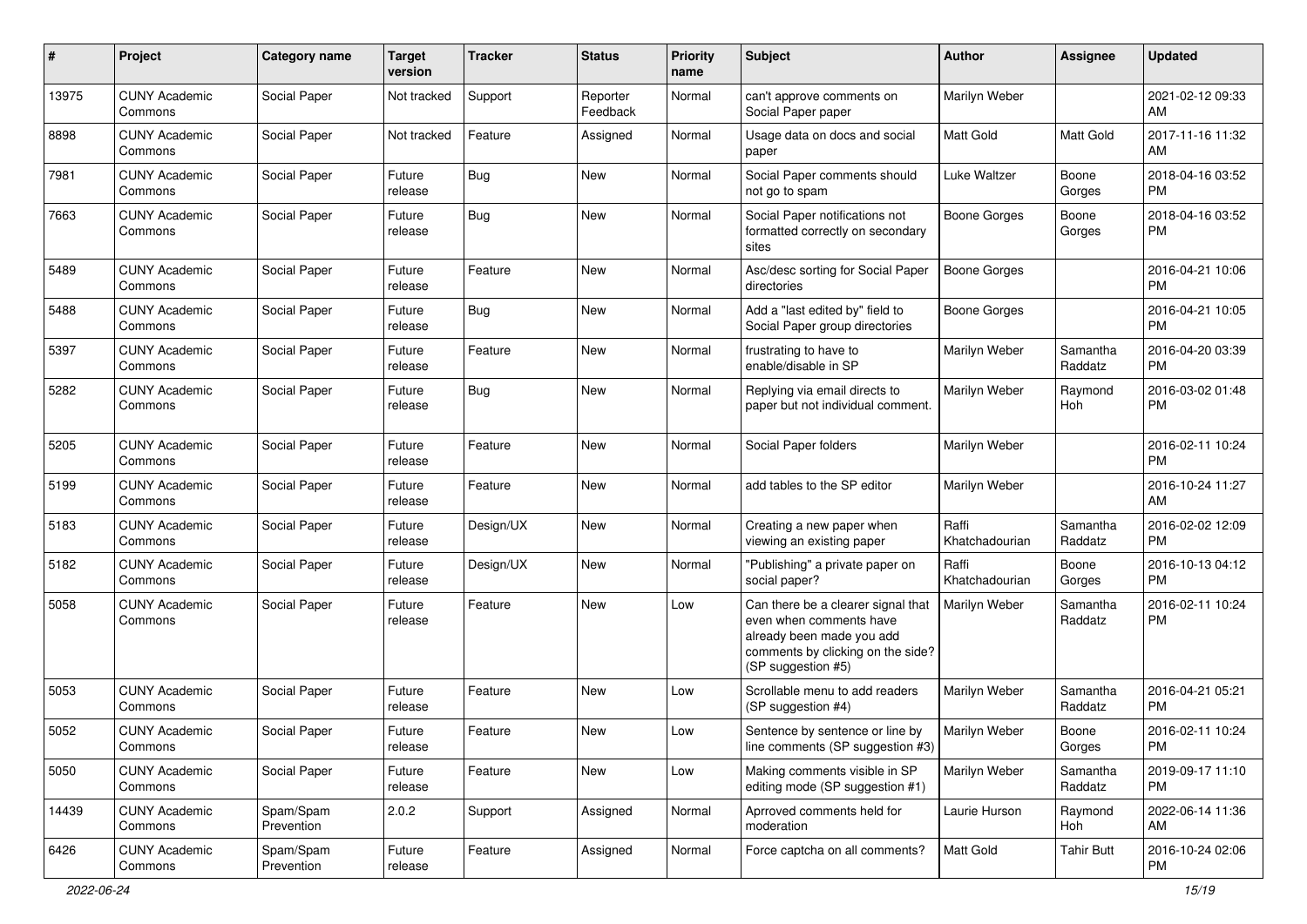| #     | Project                         | Category name          | <b>Target</b><br>version | <b>Tracker</b> | <b>Status</b>        | <b>Priority</b><br>name | <b>Subject</b>                                                                                  | <b>Author</b>         | <b>Assignee</b>       | <b>Updated</b>                |
|-------|---------------------------------|------------------------|--------------------------|----------------|----------------------|-------------------------|-------------------------------------------------------------------------------------------------|-----------------------|-----------------------|-------------------------------|
| 8666  | <b>CUNY Academic</b><br>Commons | Teaching               | Not tracked              | Documentation  | Assigned             | Normal                  | Create Teaching on the<br><b>Commons Resource Page</b>                                          | <b>Matt Gold</b>      | Laurie Hurson         | 2019-09-23 03:16<br><b>PM</b> |
| 3090  | <b>CUNY Academic</b><br>Commons | Twitter page           | Future<br>release        | Feature        | Assigned             | Normal                  | Prevent Retweets from showing<br>up on Commons twitter page                                     | <b>Matt Gold</b>      | Tahir Butt            | 2016-10-24 11:31<br>AM        |
| 6298  | <b>CUNY Academic</b><br>Commons | User Experience        | Not tracked              | Design/UX      | Assigned             | Normal                  | Examine data from survey                                                                        | Matt Gold             | Margaret<br>Galvan    | 2016-10-14 12:16<br><b>PM</b> |
| 5316  | <b>CUNY Academic</b><br>Commons | <b>User Experience</b> | Future<br>release        | Feature        | Assigned             | Normal                  | Prompt user email address<br>updates                                                            | <b>Matt Gold</b>      | Stephen Real          | 2016-12-21 03:30<br><b>PM</b> |
| 4661  | <b>CUNY Academic</b><br>Commons | <b>User Experience</b> | Future<br>release        | <b>Bug</b>     | Assigned             | Normal                  | Simplify Events text                                                                            | Matt Gold             | Samantha<br>Raddatz   | 2015-10-02 09:06<br><b>PM</b> |
| 4222  | <b>CUNY Academic</b><br>Commons | <b>User Experience</b> | Future<br>release        | Design/UX      | <b>New</b>           | Normal                  | Add information to 'Delete<br>Account' page                                                     | Samantha Raddatz      | scott voth            | 2015-06-26 11:35<br>AM        |
| 3473  | <b>CUNY Academic</b><br>Commons | User Experience        | Future<br>release        | Feature        | Assigned             | Normal                  | Commons profile: Add help info<br>about "Positions" replacing "title"                           | Keith Miyake          | Samantha<br>Raddatz   | 2015-11-09 02:28<br>PM        |
| 8675  | <b>CUNY Academic</b><br>Commons | <b>User Onboarding</b> | Future<br>release        | Bug            | Reporter<br>Feedback | Low                     | Add new User search screen calls<br>for the input of email address but<br>doesn't work with one | Paul Hebert           | Boone<br>Gorges       | 2017-10-11 11:17<br>AM        |
| 9941  | <b>CUNY Academic</b><br>Commons | Wiki                   | Not tracked              | Support        | Assigned             | Normal                  | Wiki functionality                                                                              | <b>Matt Gold</b>      | Boone<br>Gorges       | 2018-06-26 10:57<br>AM        |
| 15978 | <b>CUNY Academic</b><br>Commons | WordPress - Media      | 2.0.2                    | Support        | Reporter<br>Feedback | Normal                  | .tex files?                                                                                     | Marilyn Weber         | Raymond<br>Hoh        | 2022-06-14 11:36<br>AM        |
| 14483 | <b>CUNY Academic</b><br>Commons | WordPress - Media      | Not tracked              | <b>Bug</b>     | Reporter<br>Feedback | Normal                  | Wordpress PDF Embed Stopped<br>Working after JITP Media Clone                                   | <b>Patrick DeDauw</b> | Boone<br>Gorges       | 2021-05-20 01:51<br><b>PM</b> |
| 11449 | <b>CUNY Academic</b><br>Commons | WordPress - Media      | Not tracked              | Support        | Reporter<br>Feedback | Normal                  | Cloning Media Library for JITP<br>from Staging to Production Site                               | Patrick DeDauw        | Boone<br>Gorges       | 2019-05-13 12:00<br><b>PM</b> |
| 11386 | <b>CUNY Academic</b><br>Commons | WordPress - Media      | Not tracked              | Support        | Reporter<br>Feedback | Normal                  | disappearing images                                                                             | scott voth            | Boone<br>Gorges       | 2019-05-14 10:32<br>AM        |
| 16255 | <b>CUNY Academic</b><br>Commons | WordPress (misc)       |                          | <b>Bug</b>     | <b>New</b>           | Normal                  | Need to define 'MULTISITE'<br>constant in wp-config.php                                         | Raymond Hoh           |                       | 2022-06-19 09:31<br>AM        |
| 16245 | <b>CUNY Academic</b><br>Commons | WordPress (misc)       |                          | Bug            | Reporter<br>Feedback | Normal                  | Save Button missing on<br>WordPress Profile page                                                | scott voth            | Raymond<br>Hoh        | 2022-06-16 03:09<br><b>PM</b> |
| 15767 | <b>CUNY Academic</b><br>Commons | WordPress (misc)       |                          | Support        | <b>New</b>           | Normal                  | Site loading slowly                                                                             | scott voth            | Boone<br>Gorges       | 2022-04-04 08:56<br><b>PM</b> |
| 14983 | <b>CUNY Academic</b><br>Commons | WordPress (misc)       | Not tracked              | Support        | Reporter<br>Feedback | Normal                  | 'Read More" tag not working                                                                     | Rebecca Krisel        | Raymond<br><b>Hoh</b> | 2021-11-23 01:17<br><b>PM</b> |
| 14113 | <b>CUNY Academic</b><br>Commons | WordPress (misc)       | Future<br>release        | <b>Bug</b>     | Hold                 | Normal                  | Block Editor Not Working on this<br>page - Json error                                           | scott voth            | Boone<br>Gorges       | 2021-03-05 11:01<br>AM        |
| 14074 | <b>CUNY Academic</b><br>Commons | WordPress (misc)       | Not tracked              | Support        | Reporter<br>Feedback | Normal                  | page password protection<br>problem                                                             | Marilyn Weber         |                       | 2021-03-02 11:03<br>AM        |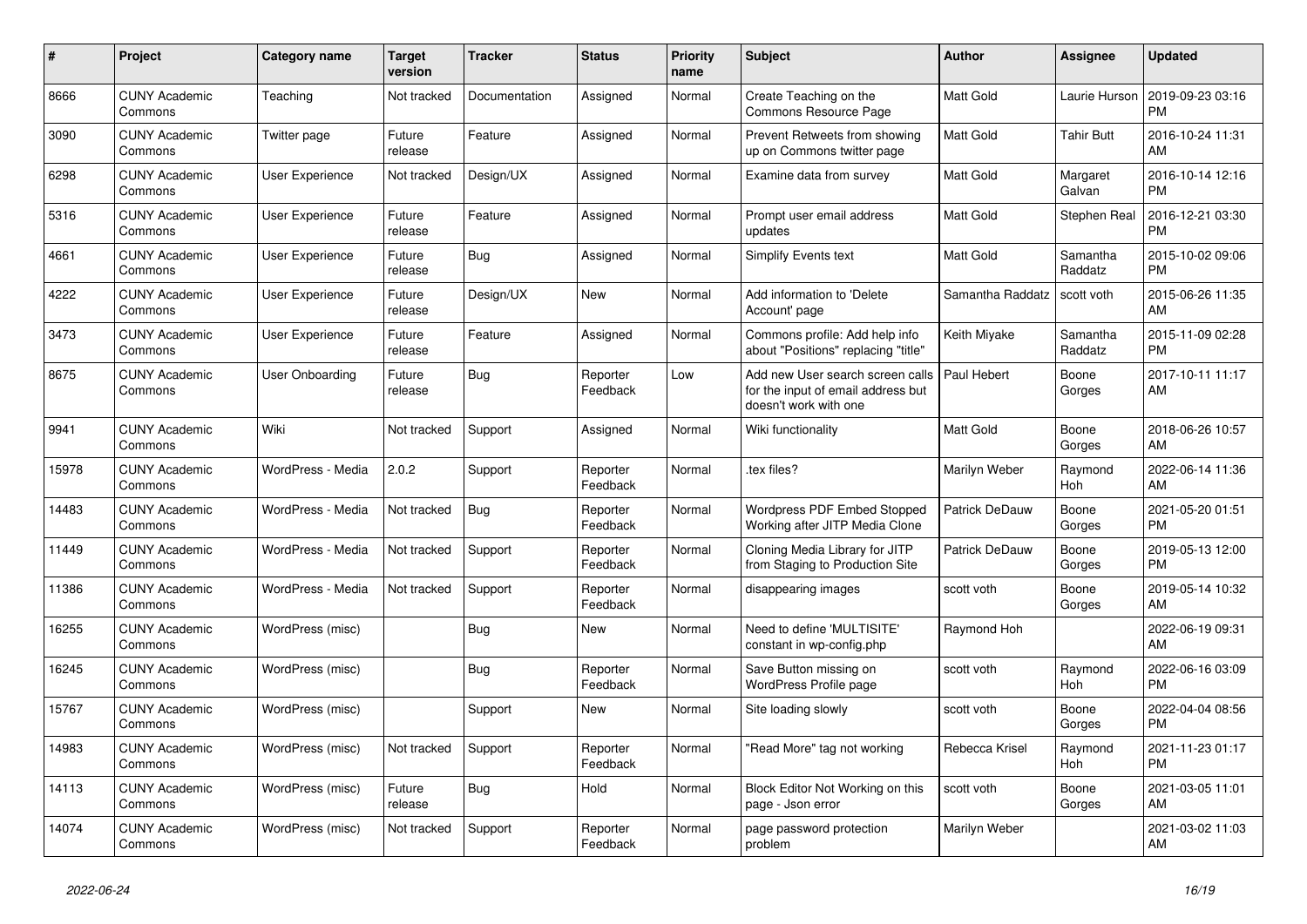| $\#$  | Project                         | <b>Category name</b> | <b>Target</b><br>version | <b>Tracker</b> | <b>Status</b>        | <b>Priority</b><br>name | <b>Subject</b>                                                                                               | <b>Author</b>           | Assignee              | <b>Updated</b>                |
|-------|---------------------------------|----------------------|--------------------------|----------------|----------------------|-------------------------|--------------------------------------------------------------------------------------------------------------|-------------------------|-----------------------|-------------------------------|
| 13835 | <b>CUNY Academic</b><br>Commons | WordPress (misc)     | Future<br>release        | Feature        | <b>New</b>           | Normal                  | Allow OneSearch widget to have<br>'CUNY' as campus                                                           | Boone Gorges            | Boone<br>Gorges       | 2021-11-19 12:39<br><b>PM</b> |
| 11843 | <b>CUNY Academic</b><br>Commons | WordPress (misc)     | Future<br>release        | Design/UX      | <b>New</b>           | Normal                  | Tweaking the Gutenberg Editor<br>Interface                                                                   | Laurie Hurson           |                       | 2022-04-26 12:00<br><b>PM</b> |
| 11624 | <b>CUNY Academic</b><br>Commons | WordPress (misc)     | Not tracked              | Support        | <b>New</b>           | Normal                  | Change pages into posts or swap<br>database for a Commons site?                                              | Stephen Klein           | Raymond<br>Hoh        | 2019-07-09 11:04<br>AM        |
| 11024 | <b>CUNY Academic</b><br>Commons | WordPress (misc)     | Future<br>release        | Bug            | New                  | Normal                  | Subsites should not show "you<br>should update your .htaccess<br>now" notice after permalink<br>setting save | Boone Gorges            |                       | 2019-01-28 01:35<br><b>PM</b> |
| 10380 | <b>CUNY Academic</b><br>Commons | WordPress (misc)     | Future<br>release        | Feature        | In Progress          | Normal                  | Remove blacklisted plugins                                                                                   | Boone Gorges            |                       | 2022-04-26 12:00<br><b>PM</b> |
| 10040 | <b>CUNY Academic</b><br>Commons | WordPress (misc)     | Not tracked              | <b>Bug</b>     | Reporter<br>Feedback | Normal                  | User doesn't see full list of themes                                                                         | Matt Gold               | Boone<br>Gorges       | 2018-07-25 10:12<br>AM        |
| 9346  | <b>CUNY Academic</b><br>Commons | WordPress (misc)     | Not tracked              | <b>Bug</b>     | New                  | Normal                  | Clone cetls.bmcc.cuny.edu for<br>development                                                                 | Owen Roberts            | Raymond<br><b>Hoh</b> | 2018-03-06 05:35<br><b>PM</b> |
| 6755  | <b>CUNY Academic</b><br>Commons | WordPress (misc)     | Future<br>release        | Bug            | <b>New</b>           | Normal                  | Cannot Deactivate Plugin                                                                                     | Laura Kane              |                       | 2016-11-16 01:12<br><b>PM</b> |
| 6332  | <b>CUNY Academic</b><br>Commons | WordPress (misc)     | Future<br>release        | Feature        | New                  | Normal                  | Allow uploaded files to be marked<br>as private in an ad hoc way                                             | <b>Boone Gorges</b>     |                       | 2016-10-17 11:41<br><b>PM</b> |
| 4388  | <b>CUNY Academic</b><br>Commons | WordPress (misc)     | Future<br>release        | Bug            | Assigned             | Normal                  | Repeated request for<br>authentication.                                                                      | Alice.Lynn<br>McMichael | Raymond<br><b>Hoh</b> | 2015-08-11 07:35<br><b>PM</b> |
| 3759  | <b>CUNY Academic</b><br>Commons | WordPress (misc)     | Future<br>release        | Feature        | Assigned             | Normal                  | Review Interface for Adding Users   Matt Gold<br>to Blogs                                                    |                         | Boone<br>Gorges       | 2015-03-24 05:52<br><b>PM</b> |
| 3657  | <b>CUNY Academic</b><br>Commons | WordPress (misc)     | Not tracked              | Feature        | <b>New</b>           | Normal                  | Create alert for GC email<br>addresses                                                                       | Matt Gold               | Matt Gold             | 2016-04-14 11:29<br><b>PM</b> |
| 2175  | <b>CUNY Academic</b><br>Commons | WordPress (misc)     | Not tracked              | Support        | Assigned             | Normal                  | Subscibe 2 vs. Jetpack<br>subscription options                                                               | local admin             | Matt Gold             | 2016-01-26 04:58<br><b>PM</b> |
| 2167  | <b>CUNY Academic</b><br>Commons | WordPress (misc)     | Future<br>release        | <b>Bug</b>     | Assigned             | Normal                  | CAC-Livestream Plugin Issues                                                                                 | Michael Smith           | Dominic<br>Giglio     | 2015-01-02 03:06<br><b>PM</b> |
| 1508  | <b>CUNY Academic</b><br>Commons | WordPress (misc)     | Future<br>release        | Feature        | Assigned             | Normal                  | Share login cookies across<br>mapped domains                                                                 | Boone Gorges            | Boone<br>Gorges       | 2012-07-02 12:12<br>PM        |
| 1105  | <b>CUNY Academic</b><br>Commons | WordPress (misc)     | Future<br>release        | Feature        | Assigned             | Normal                  | Rephrase Blog Privacy Options                                                                                | Matt Gold               | Samantha<br>Raddatz   | 2015-11-09 06:19<br><b>PM</b> |
| 636   | <b>CUNY Academic</b><br>Commons | WordPress (misc)     | Not tracked              | Support        | Assigned             | Normal                  | Create Lynda.com-like Table of<br><b>Contents for Prospective Tutorial</b><br>Screencasts                    | Matt Gold               | scott voth            | 2016-02-23 03:12<br><b>PM</b> |
| 365   | <b>CUNY Academic</b><br>Commons | WordPress (misc)     | Future<br>release        | Feature        | Assigned             | Normal                  | <b>Create Mouseover Tooltips</b><br>throughout Site                                                          | Matt Gold               | Chris Stein           | 2015-11-09 06:18<br><b>PM</b> |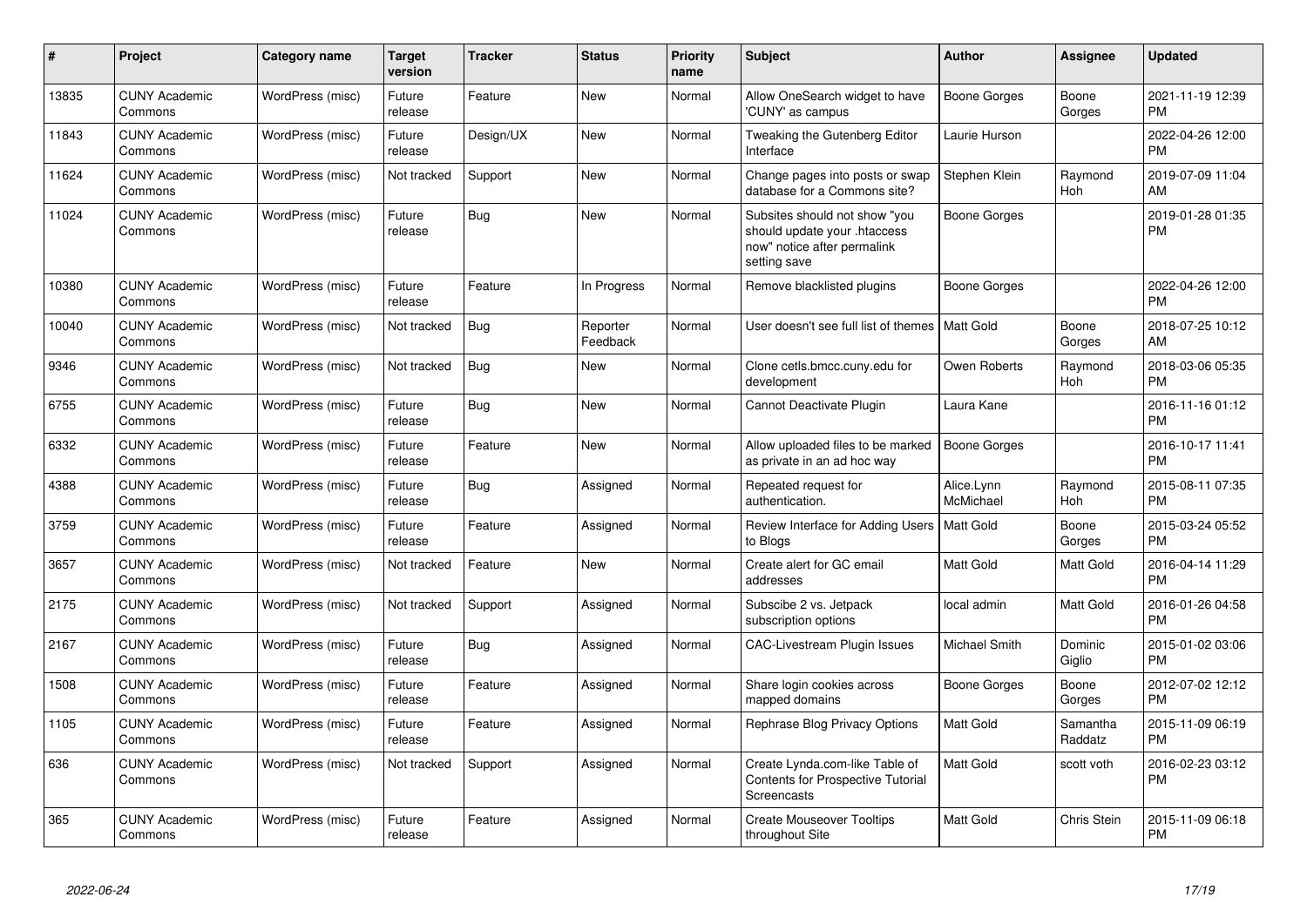| $\#$  | Project                         | <b>Category name</b>     | <b>Target</b><br>version | <b>Tracker</b> | <b>Status</b>        | <b>Priority</b><br>name | <b>Subject</b>                                                | Author                  | <b>Assignee</b>   | <b>Updated</b>                |
|-------|---------------------------------|--------------------------|--------------------------|----------------|----------------------|-------------------------|---------------------------------------------------------------|-------------------------|-------------------|-------------------------------|
| 287   | <b>CUNY Academic</b><br>Commons | WordPress (misc)         | Future<br>release        | Feature        | Assigned             | Normal                  | Create troubleshooting tool for<br>account sign-up            | <b>Matt Gold</b>        | Boone<br>Gorges   | 2015-11-09 06:17<br><b>PM</b> |
| 15516 | <b>CUNY Academic</b><br>Commons | <b>WordPress Plugins</b> |                          | Bug            | Reporter<br>Feedback | Normal                  | Can't publish or save draft of post<br>on wordpress.com       | Raffi<br>Khatchadourian | Raymond<br>Hoh    | 2022-03-02 05:52<br><b>PM</b> |
| 14987 | <b>CUNY Academic</b><br>Commons | <b>WordPress Plugins</b> | Future<br>release        | <b>Bug</b>     | <b>New</b>           | Normal                  | Elementor update causes<br>database freeze-up                 | Boone Gorges            | Boone<br>Gorges   | 2021-11-29 12:02<br><b>PM</b> |
| 13946 | <b>CUNY Academic</b><br>Commons | <b>WordPress Plugins</b> | 2.1.0                    | Support        | Assigned             | Normal                  | <b>Custom Embed handler For</b><br>OneDrive files             | scott voth              | Raymond<br>Hoh    | 2022-05-26 10:46<br>AM        |
| 12741 | <b>CUNY Academic</b><br>Commons | <b>WordPress Plugins</b> | Not tracked              | Support        | Reporter<br>Feedback | Normal                  | Tableau Public Viz Block                                      | Marilyn Weber           | Raymond<br>Hoh    | 2020-05-12 11:00<br>AM        |
| 12573 | <b>CUNY Academic</b><br>Commons | <b>WordPress Plugins</b> | Future<br>release        | <b>Bug</b>     | <b>New</b>           | Normal                  | <b>CommentPress Core Issues</b>                               | scott voth              |                   | 2020-03-24 04:32<br><b>PM</b> |
| 12121 | <b>CUNY Academic</b><br>Commons | <b>WordPress Plugins</b> | 2.0.2                    | Feature        | Reporter<br>Feedback | Normal                  | Embedding H5P Iframes on<br>Commons Site                      | Laurie Hurson           | Boone<br>Gorges   | 2022-06-14 11:36<br>AM        |
| 11788 | <b>CUNY Academic</b><br>Commons | <b>WordPress Plugins</b> | Future<br>release        | Support        | Reporter<br>Feedback | Normal                  | Plugin Request - Browse Aloud                                 | scott voth              |                   | 2019-09-24 08:42<br>AM        |
| 11649 | <b>CUNY Academic</b><br>Commons | <b>WordPress Plugins</b> | 2.0.2                    | <b>Bug</b>     | In Progress          | Normal                  | CC license displayed on every<br>page                         | Gina Cherry             | Raymond<br>Hoh    | 2022-06-14 11:36<br>AM        |
| 11545 | <b>CUNY Academic</b><br>Commons | <b>WordPress Plugins</b> | Not tracked              | Support        | <b>New</b>           | Normal                  | <b>Twitter searches in WordPress</b>                          | Gina Cherry             | Matt Gold         | 2019-09-23 01:03<br><b>PM</b> |
| 11415 | <b>CUNY Academic</b><br>Commons | <b>WordPress Plugins</b> | Not tracked              | <b>Bug</b>     | Reporter<br>Feedback | Normal                  | <b>Blog Subscriptions in Jetpack</b>                          | Laurie Hurson           |                   | 2019-05-14 10:34<br>AM        |
| 11120 | <b>CUNY Academic</b><br>Commons | <b>WordPress Plugins</b> | Not tracked              | <b>Bug</b>     | Reporter<br>Feedback | Normal                  | Events Manager Events Not<br>Showing Up                       | Mark Webb               |                   | 2019-02-27 04:10<br><b>PM</b> |
| 9947  | <b>CUNY Academic</b><br>Commons | <b>WordPress Plugins</b> | Future<br>release        | Feature        | Reporter<br>Feedback | Normal                  | Install H5P quiz plugin                                       | <b>Matt Gold</b>        | Boone<br>Gorges   | 2018-09-11 11:01<br>AM        |
| 9926  | <b>CUNY Academic</b><br>Commons | <b>WordPress Plugins</b> | Future<br>release        | Bug            | <b>New</b>           | Normal                  | twitter-mentions-as-comments<br>cron jobs can run long        | Boone Gorges            | Boone<br>Gorges   | 2018-10-24 12:34<br><b>PM</b> |
| 9515  | <b>CUNY Academic</b><br>Commons | <b>WordPress Plugins</b> | Not tracked              | <b>Bug</b>     | Reporter<br>Feedback | Normal                  | Text to Speech plugin - "More<br>Slowly" checkbox not working | scott voth              | Boone<br>Gorges   | 2018-06-13 02:26<br><b>PM</b> |
| 9289  | <b>CUNY Academic</b><br>Commons | <b>WordPress Plugins</b> | Future<br>release        | <b>Bug</b>     | Reporter<br>Feedback | Normal                  | Email Users Plugin                                            | Laurie Hurson           | Boone<br>Gorges   | 2018-10-24 12:34<br><b>PM</b> |
| 9211  | <b>CUNY Academic</b><br>Commons | <b>WordPress Plugins</b> | Future<br>release        | Support        | Reporter<br>Feedback | Normal                  | Auto-Role Setting in Forum Plugin<br>Causing Some Confusion   | Luke Waltzer            | Boone<br>Gorges   | 2018-03-13 11:44<br>AM        |
| 8498  | <b>CUNY Academic</b><br>Commons | <b>WordPress Plugins</b> | Future<br>release        | Feature        | New                  | Low                     | <b>Gravity Forms Email Users</b>                              | Raffi<br>Khatchadourian | Matt Gold         | 2017-10-13 12:58<br><b>PM</b> |
| 8078  | <b>CUNY Academic</b><br>Commons | <b>WordPress Plugins</b> | Future<br>release        | System Upgrade | Assigned             | Normal                  | CommentPress Updates                                          | Margaret Galvan         | Christian<br>Wach | 2017-05-08 03:49<br>PM        |